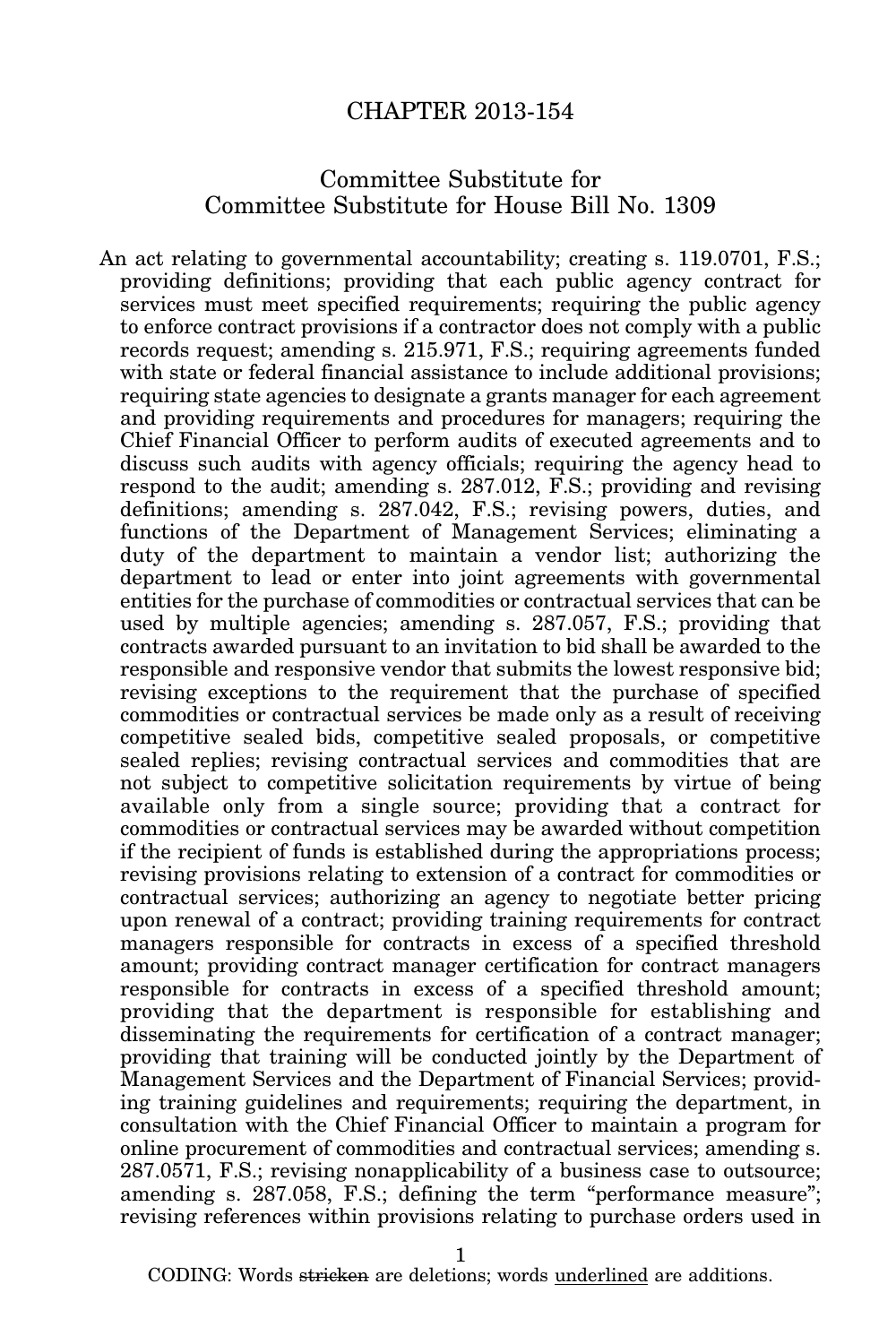lieu of written agreements for classes of contractual services; revising terminology; creating s. 287.136, F.S.; requiring the Chief Financial Officer to perform audits of executed contract documents and to discuss such audits with the agency officials; requiring the agency head to respond to the audit; amending s. 287.076, F.S.; providing that Project Management Professionals training for personnel involved in managing outsourcings and negotiations is subject to annual appropriations; amending ss. 16.0155, 283.33, 394.457, 402.7305, 409.9132, 427.0135, 445.024, 627.311, 627.351, 765.5155, and 893.055, F.S.; conforming cross-references; providing effective dates.

Be It Enacted by the Legislature of the State of Florida:

Section 1. Section 119.0701, Florida Statutes, is created to read:

119.0701 Contracts; public records.—

(1) For purposes of this section, the term:

(a) "Contractor" means an individual, partnership, corporation, or business entity that enters into a contract for services with a public agency and is acting on behalf of the public agency as provided under s. 119.011(2).

(b) "Public agency" means a state, county, district, authority, or municipal officer, or department, division, board, bureau, commission, or other separate unit of government created or established by law.

(2) In addition to other contract requirements provided by law, each public agency contract for services must include a provision that requires the contractor to comply with public records laws, specifically to:

(a) Keep and maintain public records that ordinarily and necessarily would be required by the public agency in order to perform the service.

(b) Provide the public with access to public records on the same terms and conditions that the public agency would provide the records and at a cost that does not exceed the cost provided in this chapter or as otherwise provided by law.

(c) Ensure that public records that are exempt or confidential and exempt from public records disclosure requirements are not disclosed except as authorized by law.

(d) Meet all requirements for retaining public records and transfer, at no cost, to the public agency all public records in possession of the contractor upon termination of the contract and destroy any duplicate public records that are exempt or confidential and exempt from public records disclosure requirements. All records stored electronically must be provided to the public agency in a format that is compatible with the information technology systems of the public agency.

2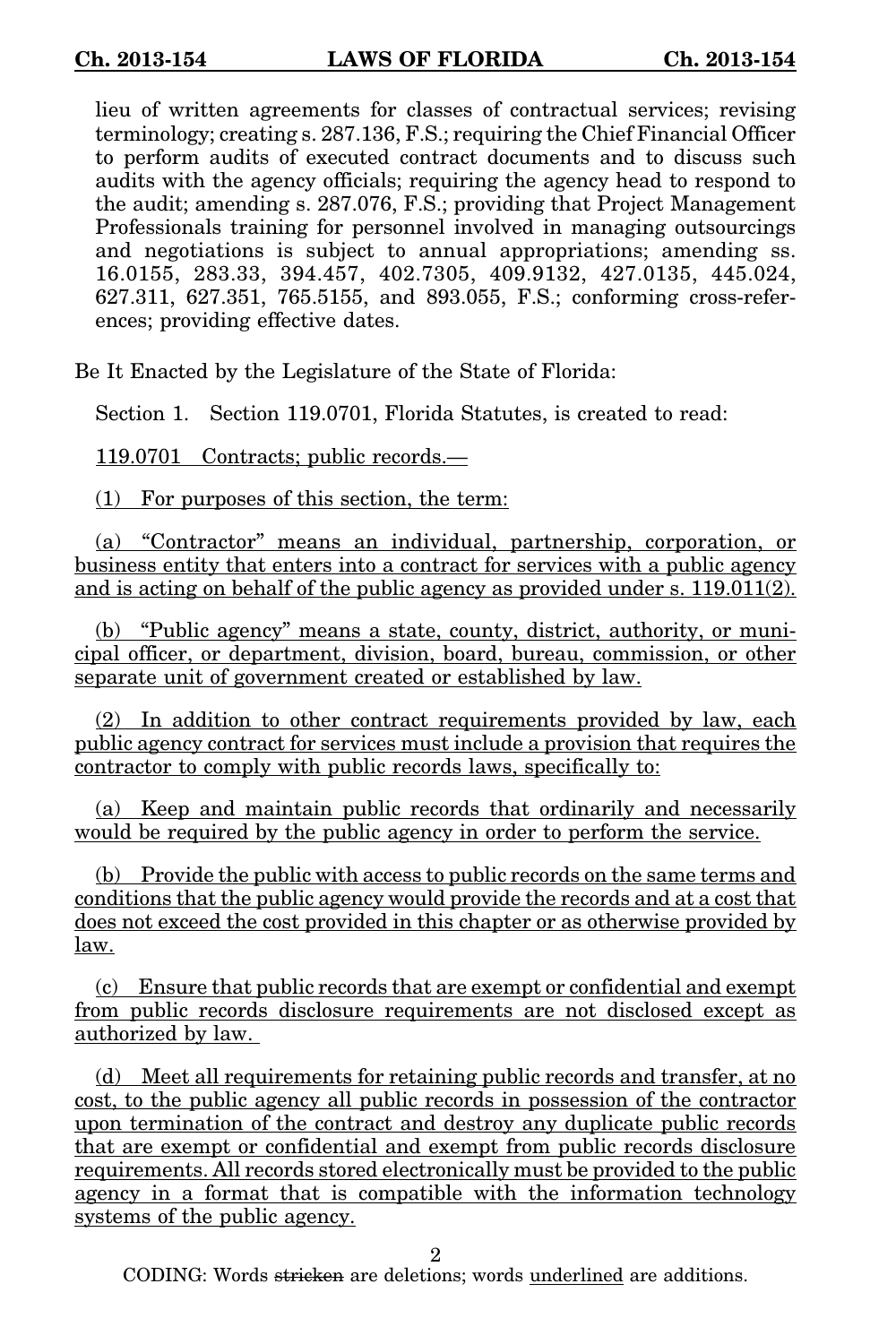(3) If a contractor does not comply with a public records request, the public agency shall enforce the contract provisions in accordance with the contract.

Section 2. Section 215.971, Florida Statutes, is amended to read:

215.971 Agreements funded with federal or and state assistance.—

 $(1)$  For An agency agreement that provides state financial assistance to a recipient or subrecipient, as those terms are defined in s. 215.97, or that provides federal financial assistance to a subrecipient, as defined by applicable United States Office of Management and Budget circulars, must the agreement shall include all of the following:

 $(a)(1)$  A provision specifying a scope of work that clearly establishes the tasks that the recipient or subrecipient is required to perform.; and

 $(b)(2)$  A provision dividing the agreement into quantifiable units of deliverables that must be received and accepted in writing by the agency before payment. Each deliverable must be directly related to the scope of work and must specify the required minimum level of service to be performed and the criteria for evaluating the successful completion of each deliverable.

(c) A provision specifying the financial consequences that apply if the recipient or subrecipient fails to perform the minimum level of service required by the agreement. The provision can be excluded from the agreement only if financial consequences are prohibited by the federal agency awarding the grant. Funds refunded to a state agency from a recipient or subrecipient for failure to perform as required under the agreement may be expended only in direct support of the program from which the agreement originated.

(d) A provision specifying that a recipient or subrecipient of federal or state financial assistance may expend funds only for allowable costs resulting from obligations incurred during the specified agreement period.

(e) A provision specifying that any balance of unobligated funds which has been advanced or paid must be refunded to the state agency.

(f) A provision specifying that any funds paid in excess of the amount to which the recipient or subrecipient is entitled under the terms and conditions of the agreement must be refunded to the state agency.

(g) Any additional information required pursuant to s. 215.97.

(2) For each agreement funded with federal or state financial assistance, the state agency shall designate an employee to function as a grant manager who shall be responsible for enforcing performance of the agreement's terms and conditions and who shall serve as a liaison with the recipient or subrecipient.

3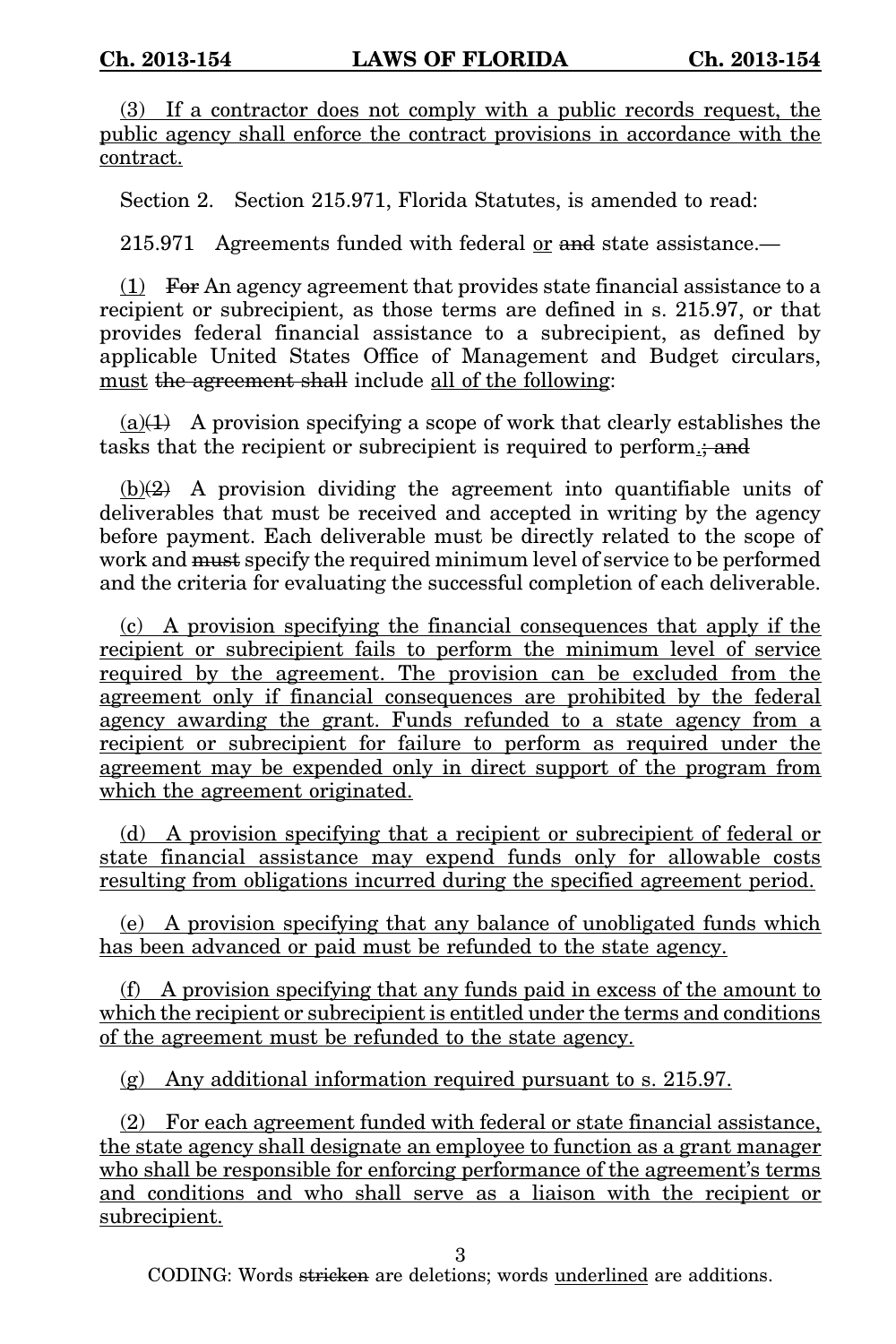(a)1. Each grant manager who is responsible for agreements in excess of the threshold amount for CATEGORY TWO under s. 287.017 must, at a minimum, complete training conducted by the Chief Financial Officer for accountability in contracts and grant management.

2. Effective December 1, 2014, each grant manager responsible for agreements in excess of \$100,000 annually must complete the training and become a certified contract manager as provided under s. 287.057(14). All grant managers must become certified contract managers within 24 months after establishment of the training and certification requirements by the Department of Management Services and the Department of Financial Services.

(b) The Chief Financial Officer shall establish and disseminate uniform procedures for grant management pursuant to s. 17.03(3) to ensure that services have been rendered in accordance with agreement terms before the agency processes an invoice for payment. The procedures must include, but need not be limited to, procedures for monitoring and documenting recipient or subrecipient performance, reviewing and documenting all deliverables for which payment is requested by the recipient or subrecipient, and providing written certification by the grant manager of the agency's receipt of goods and services.

(c) The grant manager shall reconcile and verify all funds received against all funds expended during the grant agreement period and produce a final reconciliation report. The final report must identify any funds paid in excess of the expenditures incurred by the recipient or subrecipient.

(3) After execution of a grant agreement, the Chief Financial Officer shall perform audits of the executed state and federal grant agreement documents and grant manager's records in order to ensure that adequate internal controls are in place for complying with the terms and conditions of such agreements and for validation and receipt of goods and services.

(a) At the conclusion of the audit, the Chief Financial Officer's designee shall discuss the audit and potential findings with the official whose office is subject to audit. The final audit report shall be submitted to the agency head.

(b) Within 30 days after receipt of the final audit report, the agency head shall submit to the Chief Financial Officer or designee his or her written statement of explanation or rebuttal concerning findings requiring corrective action, including corrective action to be taken to preclude a recurrence.

Section 3. Subsections (4) through (28) of section 287.012, Florida Statutes, are amended to read:

287.012 Definitions.—As used in this part, the term:

(4) "Best value" means the highest overall value to the state based on objective factors that include, but are not limited to, price, quality, design, and workmanship.

4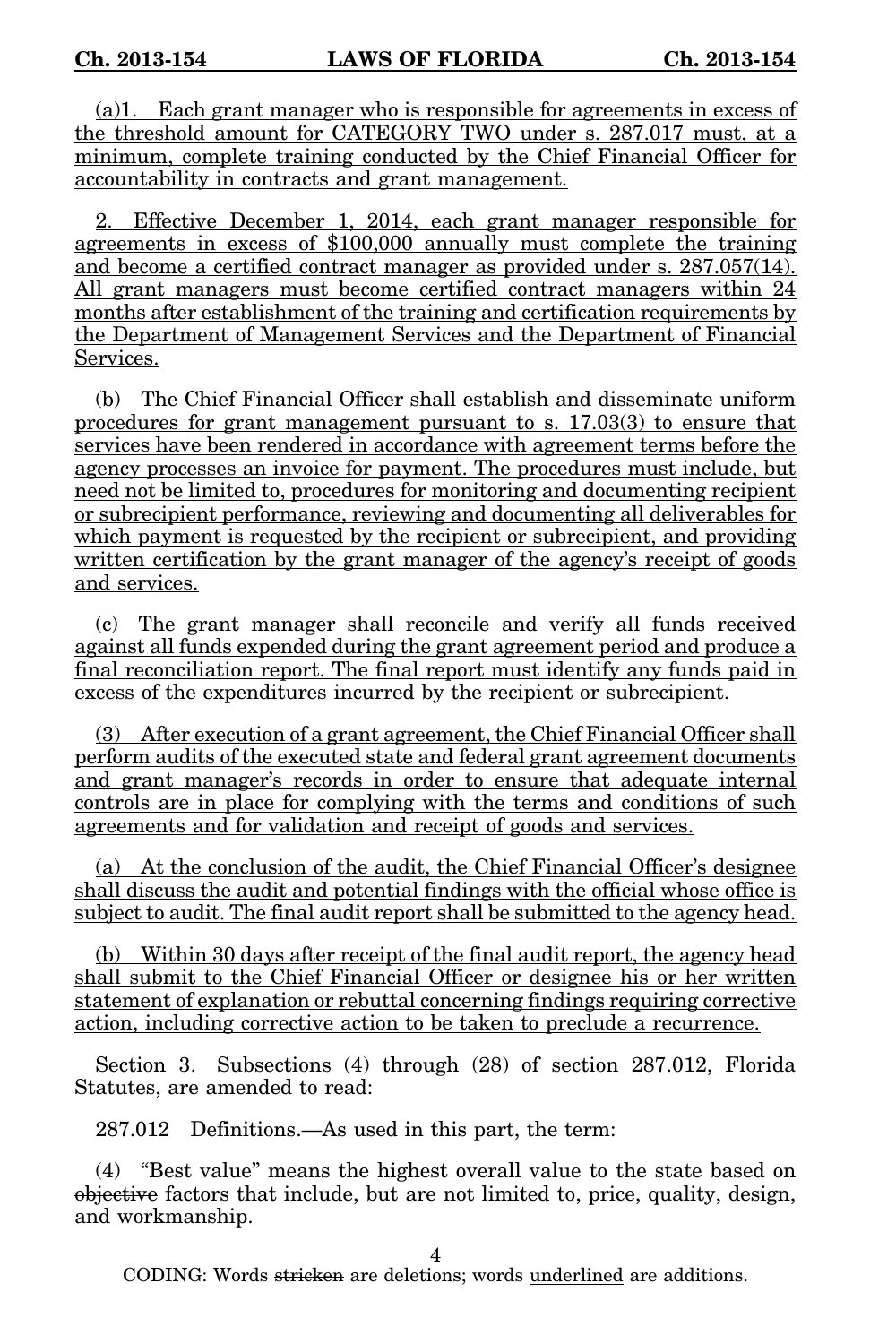(5) "Commodity" means any of the various supplies, materials, goods, merchandise, food, equipment, information technology, and other personal property, including a mobile home, trailer, or other portable structure that has with floor space of less than 5,000 square feet of floor space, purchased, leased, or otherwise contracted for by the state and its agencies. The term "Commodity" also includes interest on deferred-payment commodity contracts approved pursuant to s. 287.063 entered into by an agency for the purchase of other commodities. However, commodities purchased for resale are excluded from this definition. Printing of publications shall be considered a commodity if procured when let upon contract pursuant to s. 283.33, whether purchased for resale or not.

(6) "Competitive solicitation" means the process of requesting and receiving two or more sealed bids, proposals, or replies submitted by responsive vendors in accordance with the terms of a competitive process, regardless of the method of procurement.

(7) "Contractor" means a person who contracts to sell commodities or contractual services to an agency.

(8) "Contractual service" means the rendering by a contractor of its time and effort rather than the furnishing of specific commodities. The term applies only to those services rendered by individuals and firms who are independent contractors, and such services may include, but are not limited to, evaluations; consultations; maintenance; accounting; security; management systems; management consulting; educational training programs; research and development studies or reports on the findings of consultants engaged thereunder; and professional, technical, and social services. The term "Contractual service" does not include a any contract for the furnishing of labor or materials for the construction, renovation, repair, modification, or demolition of a any facility, building, portion of building, utility, park, parking lot, or structure or other improvement to real property entered into pursuant to chapter 255 and rules adopted thereunder.

(9) "Department" means the Department of Management Services.

(10) "Electronic posting" or "electronically post" means the noticing of solicitations, agency decisions or intended decisions, or other matters relating to procurement on a centralized Internet website designated by the department for this purpose, and in the manner and form required under s. 120.57(3)(a).

(11) "Eligible user" means any person or entity authorized by the department pursuant to rule to purchase from state term contracts or to use the online procurement system.

(12) "Exceptional purchase" means any purchase of commodities or contractual services excepted by law or rule from the requirements for competitive solicitation, including, but not limited to, purchases from a single source; purchases upon receipt of less than two responsive bids, proposals, or

5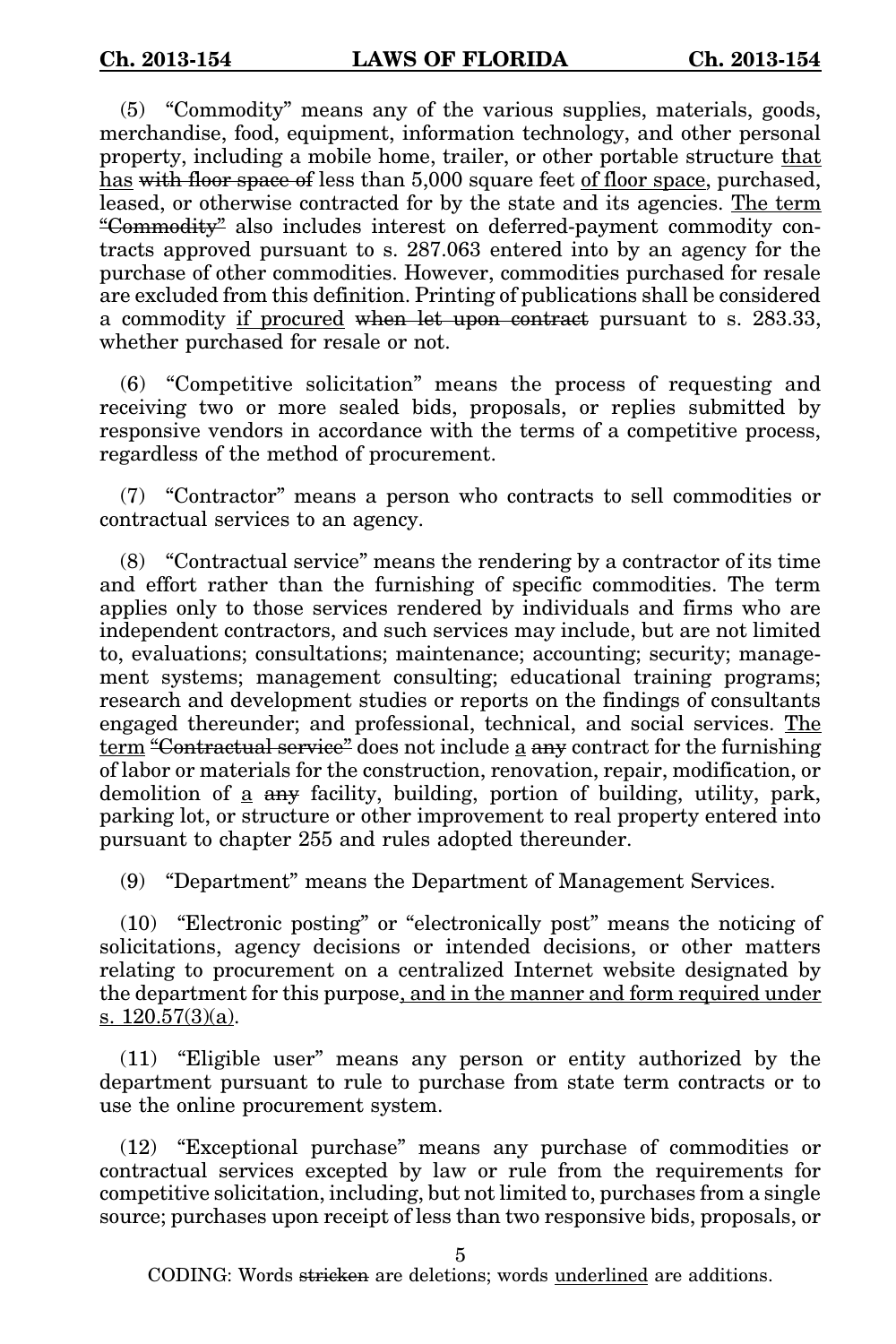replies; purchases made by an agency, after receiving approval from the department, from a contract procured, pursuant to s. 287.057(1), or by another agency; and purchases made without advertisement in the manner required under by s.  $287.042(3)(b)$ .

(13) "Extension" means an increase in the time allowed for the contract period due to circumstances which, without fault of either party, make performance impracticable or impossible, or which prevent a new contract from being executed, with or without a proportional increase in the total dollar amount, with any increase to be based on the method and rate previously established in the contract.

(14) "Governmental entity" means a political subdivision or agency of this state or of any state of the United States, including, but not limited to, state government, county, municipality, school district, nonprofit public university or college, single-purpose or multipurpose special district, singlepurpose or multipurpose public authority, metropolitan or consolidated government, separate legal entity or administrative entity, or any agency of the Federal Government.

 $(15)(14)$  "Information technology" has the same meaning as provided ascribed in s. 282,0041.

 $(16)(15)$  "Invitation to bid" means a written or electronically posted solicitation for competitive sealed bids.

 $(17)(16)$  "Invitation to negotiate" means a written or electronically posted solicitation for competitive sealed replies to select one or more vendors with which to commence negotiations for the procurement of commodities or contractual services.

 $(18)(17)$  "Minority business enterprise" has the same meaning as provided ascribed in s. 288.703.

 $(19)(18)$  "Office" means the Office of Supplier Diversity of the Department of Management Services.

 $(20)(19)$  "Outsource" means the process of contracting with a vendor to provide a service as defined in s.  $216.011(1)(f)$ , in whole or in part, or an activity as defined in s.  $216.011(1)(rr)$ , while a state agency retains the responsibility and accountability for the service or activity and there is a transfer of management responsibility for the delivery of resources and the performance of those resources.

 $(21)(20)$  "Renewal" means contracting with the same contractor for an additional contract period after the initial contract period, only if pursuant to contract terms specifically providing for such renewal.

 $(22)(21)$  "Request for information" means a written or electronically posted request made by an agency to vendors for information concerning

6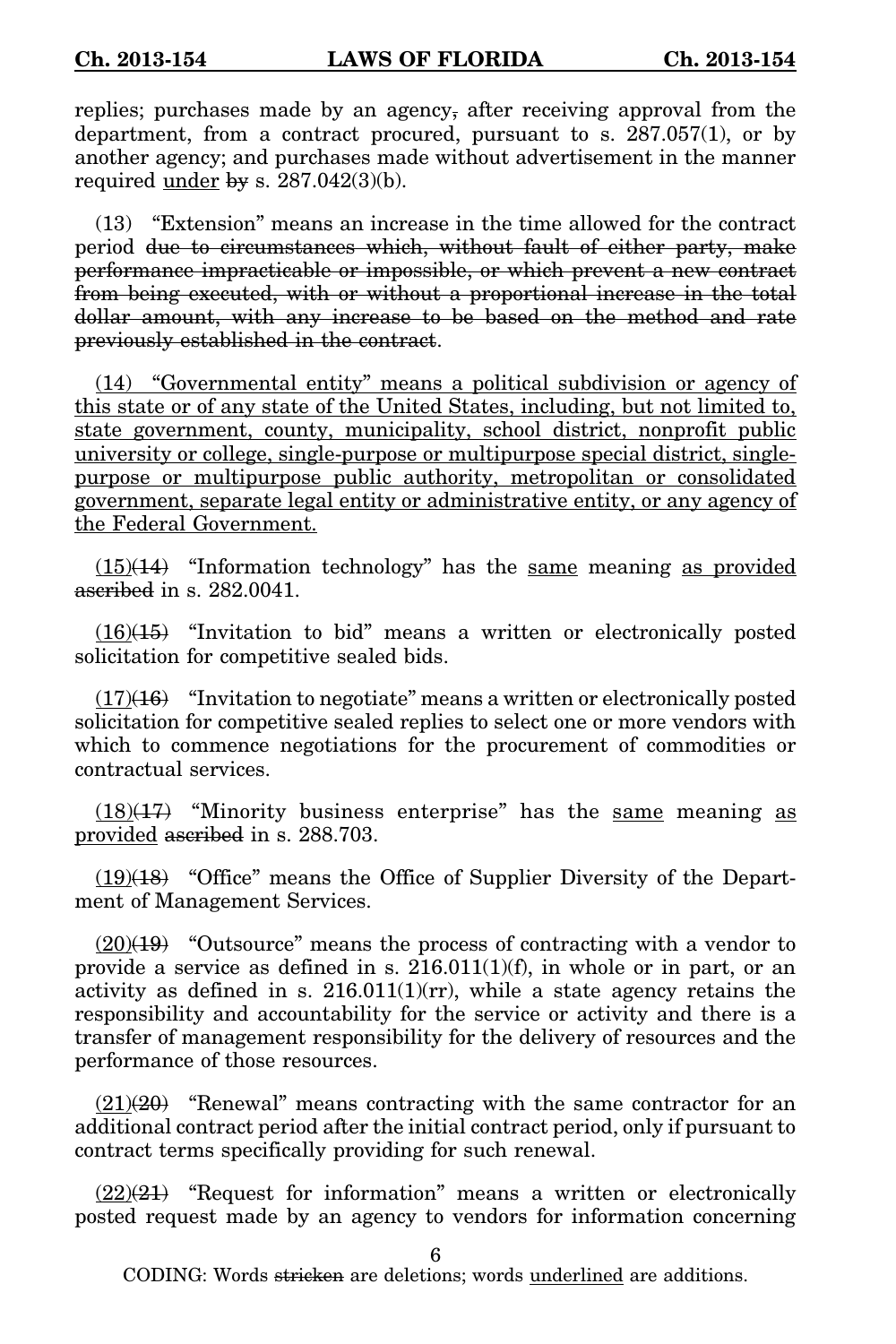commodities or contractual services. Responses to these requests are not offers and may not be accepted by the agency to form a binding contract.

 $(23)(22)$  "Request for proposals" means a written or electronically posted solicitation for competitive sealed proposals.

 $(24)(23)$  "Request for a quote" means an oral, electronic, or written request for written pricing or services information from a state term contract vendor for commodities or contractual services available on a state term contract from that vendor.

 $(25)(24)$  "Responsible vendor" means a vendor who has the capability in all respects to fully perform the contract requirements and the integrity and reliability that will assure good faith performance.

 $(26)(25)$  "Responsive bid," "responsive proposal," or "responsive reply" means a bid, or proposal, or reply submitted by a responsive and responsible vendor which that conforms in all material respects to the solicitation.

 $(27)(26)$  "Responsive vendor" means a vendor that has submitted a bid, proposal, or reply that conforms in all material respects to the solicitation.

 $(28)(27)$  "State term contract" means a term contract that is competitively procured by the department pursuant to s. 287.057 and that is used by agencies and eligible users pursuant to s. 287.056.

 $(29)(28)$  "Term contract" means an indefinite quantity contract to furnish commodities or contractual services during a defined period.

Section 4. Paragraph (a) of subsection (1), paragraph (b) of subsection (2), and subsections (8) and (15) of section 287.042, Florida Statutes, are amended to read:

287.042 Powers, duties, and functions.—The department shall have the following powers, duties, and functions:

 $(1)(a)$  To canvass all sources of supply, establish and maintain a vendor list, and contract for the purchase, lease, or acquisition, including purchase by installment sales or lease-purchase contracts which may provide for the payment of interest on unpaid portions of the purchase price, of all commodities and contractual services required by any agency under this chapter. Any contract providing for deferred payments and the payment of interest is shall be subject to specific rules adopted by the department.

(2)

(b) As an alternative to any provision in s.  $120.57(3)(c)$ , the department may proceed with the competitive solicitation or contract award process of a term contract when the Secretary of Management Services the department or his or her designee sets forth in writing particular facts and circumstances that which demonstrate that the delay incident to staying the solicitation or

7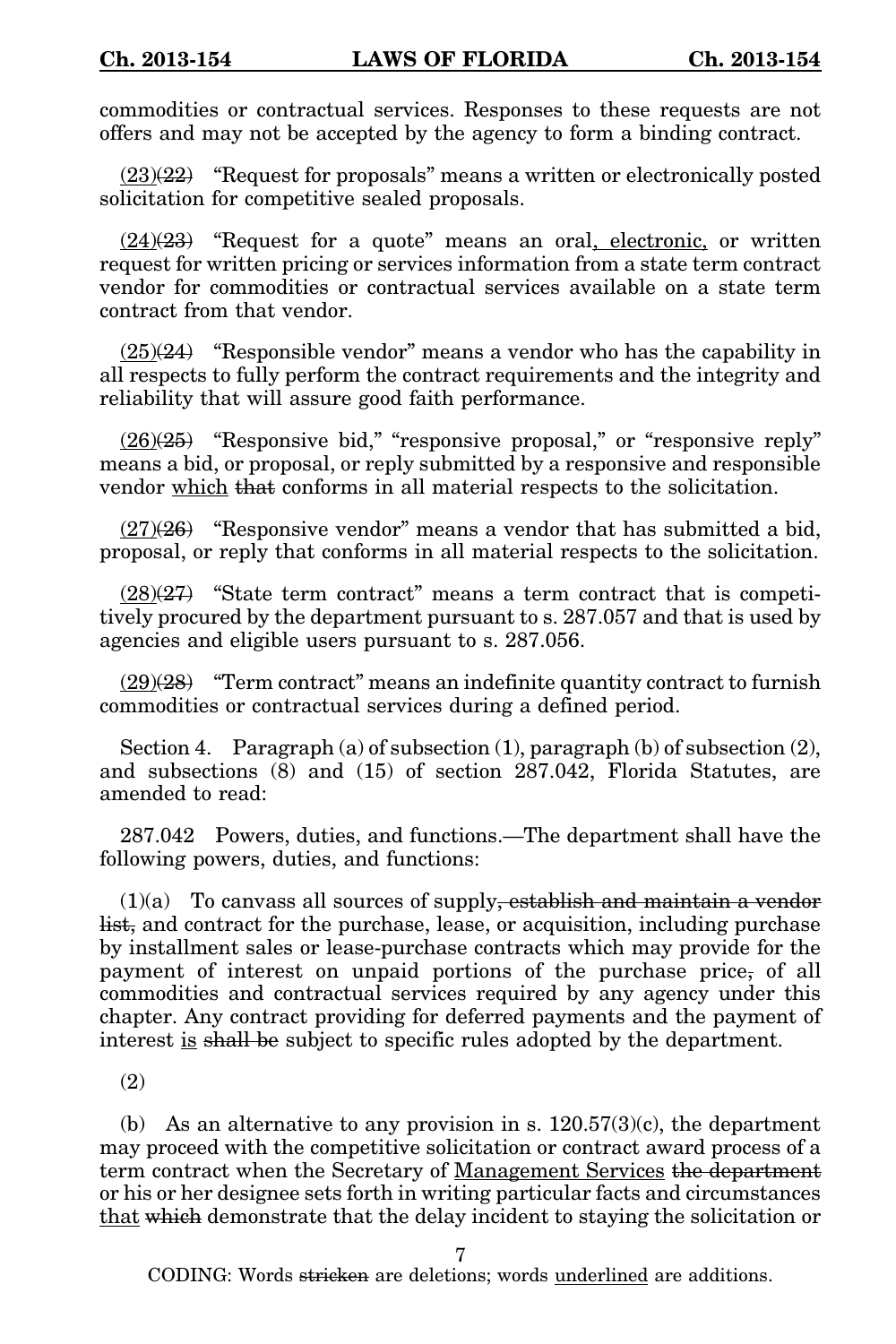contract award process would be detrimental to the interests of the state. After the award of a contract resulting from a competitive solicitation in which a timely protest was received and in which the state did not prevail, the contract may be canceled and reawarded.

(8) To provide any commodity and contractual service purchasing rules to the Chief Financial Officer and all agencies electronically or through an electronic medium or other means. Agencies may not approve an any account or request any payment of an any account for the purchase of any commodity or the procurement of any contractual service covered by a purchasing or contractual service rule except as authorized therein. The department shall furnish copies of rules adopted by the department to any county, municipality, or other local public agency requesting them.

(15) To lead or enter into joint agreements with governmental entities agencies, as defined in s. 163.3164, for the purpose of pooling funds for the purchase of commodities or contractual services information technology that can be used by multiple agencies.

(a) Each agency that has been appropriated or has existing funds for such purchase, shall, upon contract award by the department, transfer its their portion of the funds into the department's Operating Trust Fund for payment by the department. The funds shall be transferred by the Executive Office of the Governor pursuant to the agency budget amendment request provisions under in chapter 216.

(b) Agencies that sign the joint agreements are financially obligated for their portion of the agreed-upon funds. If an agency becomes more than 90 days delinquent in paying the funds, the department shall certify to the Chief Financial Officer the amount due, and the Chief Financial Officer shall transfer the amount due to the Operating Trust Fund of the department from any of the agency's available funds. The Chief Financial Officer shall report these transfers and the reasons for the transfers to the Executive Office of the Governor and the legislative appropriations committees.

Section 5. Paragraph (a) of subsection  $(1)$  and subsections  $(3)$ ,  $(10)$ ,  $(12)$ ,  $(13)$ ,  $(16)$ , and  $(22)$  of section 287.057, Florida Statutes, are amended to read:

287.057 Procurement of commodities or contractual services.—

(1) The competitive solicitation processes authorized in this section shall be used for procurement of commodities or contractual services in excess of the threshold amount provided for CATEGORY TWO in s. 287.017. Any competitive solicitation shall be made available simultaneously to all vendors, must include the time and date for the receipt of bids, proposals, or replies and of the public opening, and must include all contractual terms and conditions applicable to the procurement, including the criteria to be used in determining acceptability and relative merit of the bid, proposal, or reply.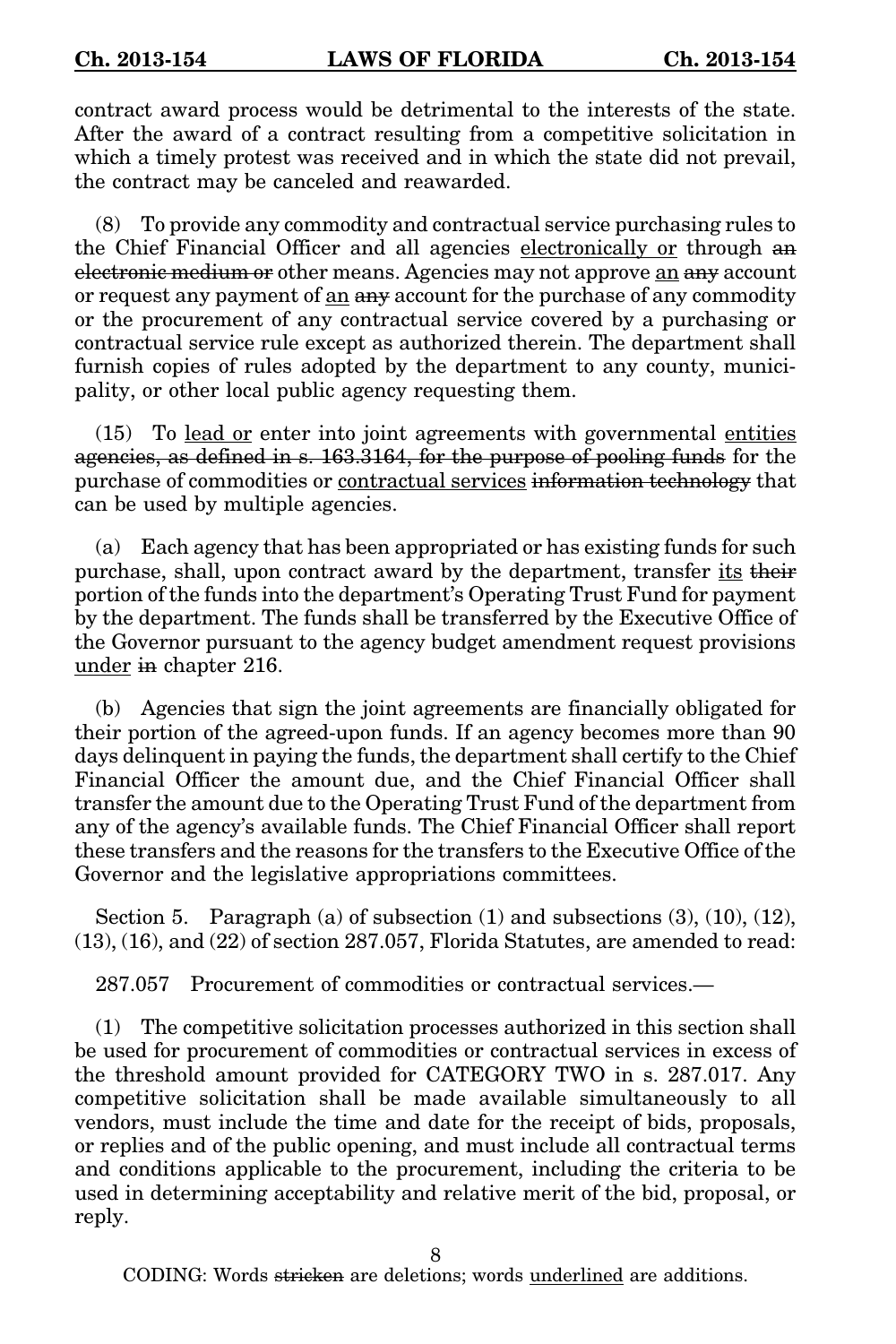(a) Invitation to bid.—The invitation to bid shall be used when the agency is capable of specifically defining the scope of work for which a contractual service is required or when the agency is capable of establishing precise specifications defining the actual commodity or group of commodities required.

1. All invitations to bid must include:

a. A detailed description of the commodities or contractual services sought; and

b. If the agency contemplates renewal of the contract, a statement to that effect.

2. Bids submitted in response to an invitation to bid in which the agency contemplates renewal of the contract must include the price for each year for which the contract may be renewed.

3. Evaluation of bids must shall include consideration of the total cost for each year of the contract, including renewal years, as submitted by the vendor.

4. The contract shall be awarded to the responsible and responsive vendor who submits the lowest responsive bid.

 $(3)$  If When the purchase price of commodities or contractual services exceeds the threshold amount provided in s. 287.017 for CATEGORY TWO, no purchase of commodities or contractual services may not be made without receiving competitive sealed bids, competitive sealed proposals, or competitive sealed replies unless:

(a) The agency head determines in writing that an immediate danger to the public health, safety, or welfare or other substantial loss to the state requires emergency action. After the agency head signs makes such a written determination, the agency may proceed with the procurement of commodities or contractual services necessitated by the immediate danger, without receiving competitive sealed bids, competitive sealed proposals, or competitive sealed replies. However, the such emergency procurement shall be made by obtaining pricing information from at least two prospective vendors, which must be retained in the contract file, unless the agency determines in writing that the time required to obtain pricing information will increase the immediate danger to the public health, safety, or welfare or other substantial loss to the state. The agency shall furnish copies of all written determinations certified under oath and any other documents relating to the emergency action to the department. A copy of the written statement shall be furnished to the Chief Financial Officer with the voucher authorizing payment. The individual purchase of personal clothing, shelter, or supplies which are needed on an emergency basis to avoid institutionalization or placement in a more restrictive setting is an emergency for the purposes of this paragraph, and the filing with the department of such statement is not required in such

9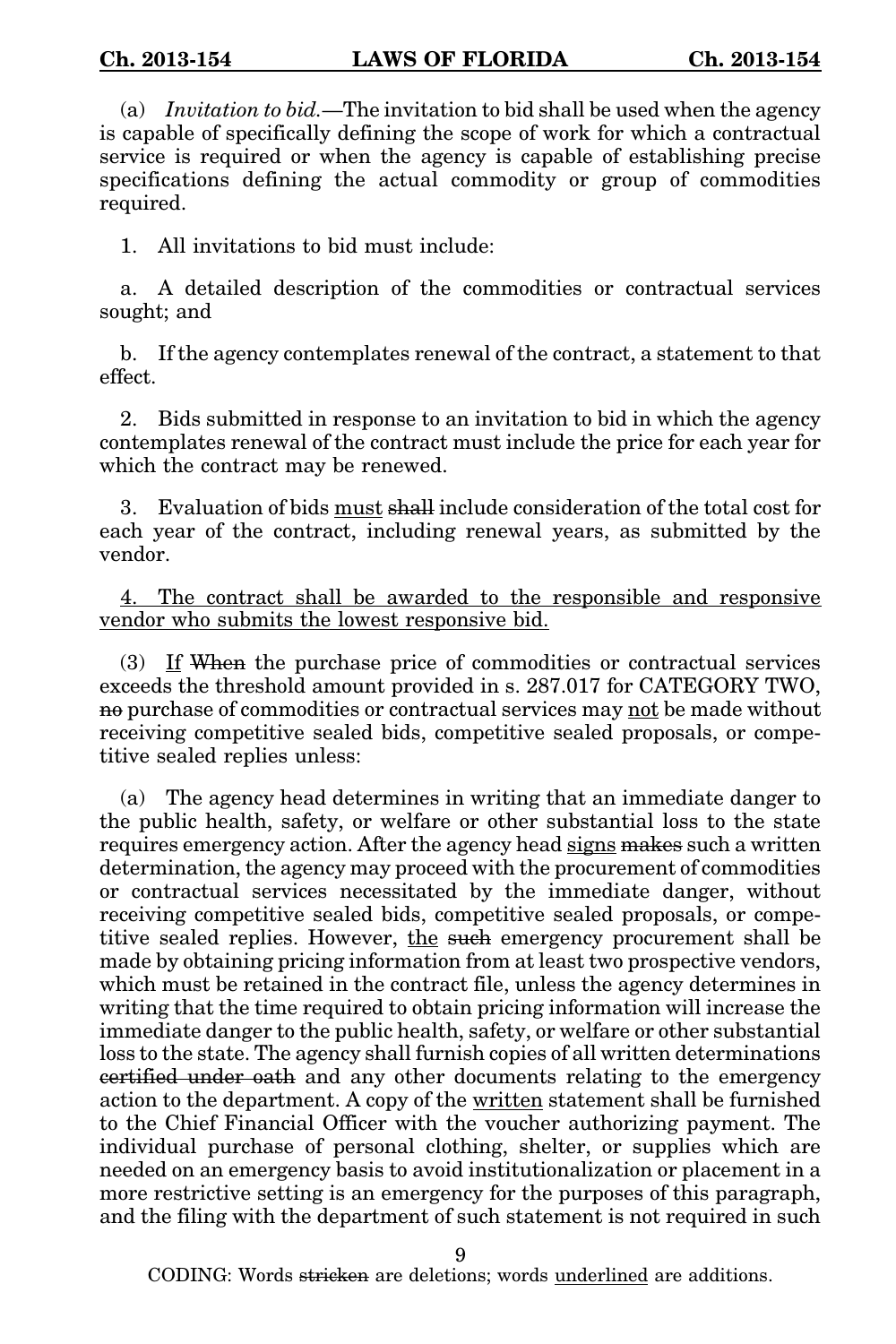circumstances. In the case of the emergency purchase of insurance, the period of coverage of such insurance may shall not exceed a period of 30 days, and all such emergency purchases shall be reported to the department.

(b) The purchase is made by an agency from a state term contract procured, pursuant to this section, by the department or by an agency, after receiving approval from the department, from a contract procured, pursuant to subsection (1), by another agency.

(c) Commodities or contractual services available only from a single source may be excepted from the competitive-solicitation requirements. If When an agency believes that commodities or contractual services are available only from a single source, the agency shall electronically post a description of the commodities or contractual services sought for a period of at least 7 business days. The description must include a request that prospective vendors provide information regarding their ability to supply the commodities or contractual services described. If it is determined in writing by the agency, after reviewing any information received from prospective vendors, that the commodities or contractual services are available only from a single source, the agency shall:

1. provide notice of its intended decision to enter a single-source purchase contract in the manner specified in s. 120.57(3), if the amount of the contract does not exceed the threshold amount provided in s. 287.017 for CATEGORY FOUR.

2. Request approval from the department for the single-source purchase, if the amount of the contract exceeds the threshold amount provided in s. 287.017 for CATEGORY FOUR. The agency shall initiate its request for approval in a form prescribed by the department, which request may be electronically transmitted. The failure of the department to approve or disapprove the agency's request for approval within 21 days after receiving such request shall constitute prior approval of the department. If the department approves the agency's request, the agency shall provide notice of its intended decision to enter a single-source contract in the manner specified in s.  $120.57(3)$ .

(d) When it is in the best interest of the state, the secretary of the department or his or her designee may authorize the Support Program to purchase insurance by negotiation, but such purchase shall be made only under conditions most favorable to the public interest.

 $(d)$ (e) Prescriptive assistive devices for the purpose of medical, developmental, or vocational rehabilitation of clients are excepted from competitivesolicitation requirements and shall be procured pursuant to an established fee schedule or by any other method that which ensures the best price for the state, taking into consideration the needs of the client. Prescriptive assistive devices include, but are not limited to, prosthetics, orthotics, and wheelchairs. For purchases made pursuant to this paragraph, state agencies shall

10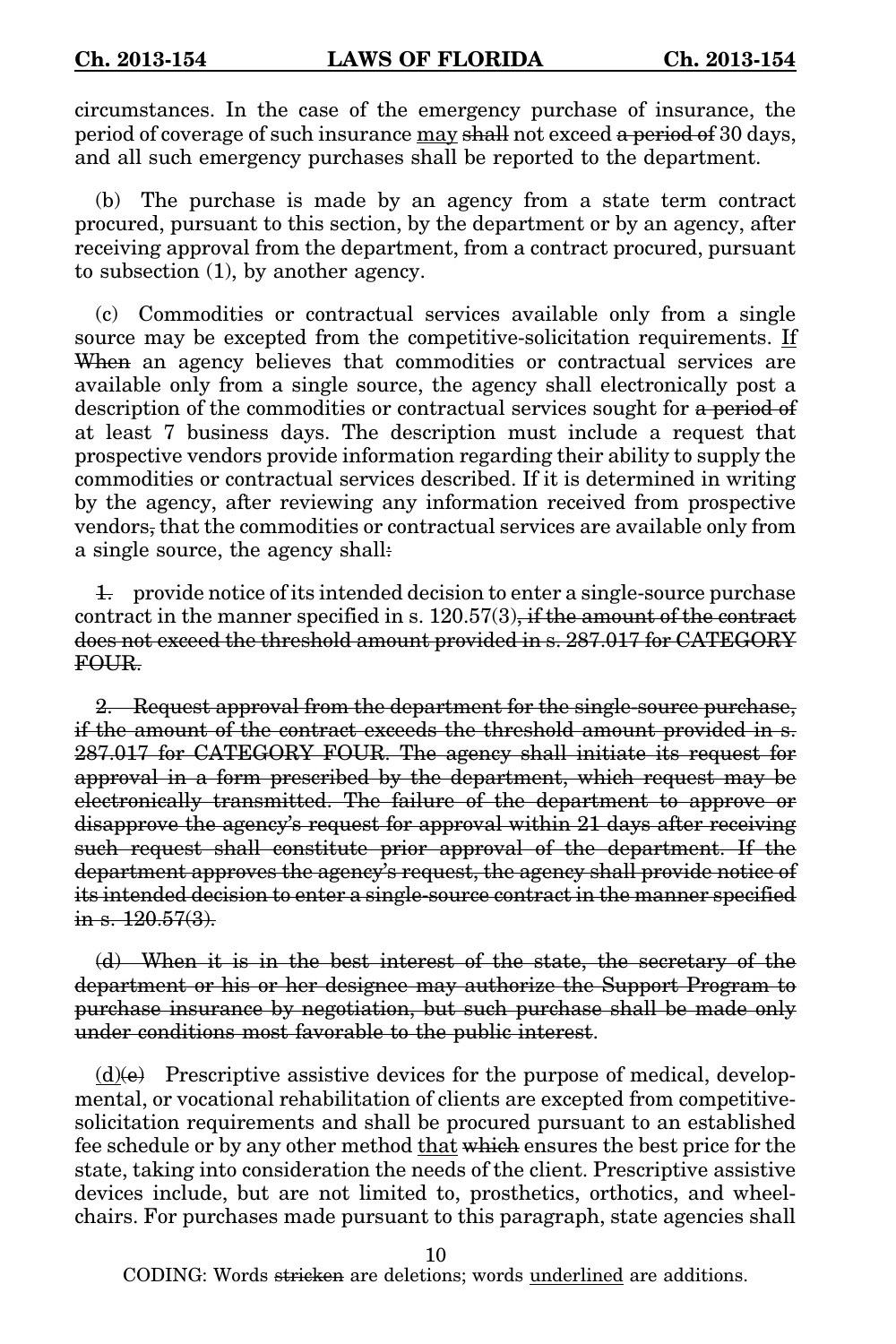annually file with the department a description of the purchases and methods of procurement.

 $(e)$ ( $f$ ) The following contractual services and commodities are not subject to the competitive-solicitation requirements of this section:

1. Artistic services. As used in For the purposes of this subsection, the term "artistic services" does not include advertising or typesetting. As used in this subparagraph, the term "advertising" means the making of a representation in any form in connection with a trade, business, craft, or profession in order to promote the supply of commodities or services by the person promoting the commodities or contractual services.

2. Academic program reviews if the fee for such services does not exceed \$50,000.

3. Lectures by individuals.

4. Legal services, including attorney, paralegal, expert witness, appraisal, or mediator services.

5.a. Health services involving examination, diagnosis, treatment, prevention, medical consultation, or administration. The term also includes,

b. Beginning January 1, 2011, health services, including, but is not limited to, substance abuse and mental health services, involving examination, diagnosis, treatment, prevention, or medical consultation if, when such services are offered to eligible individuals participating in a specific program that qualifies multiple providers and uses a standard payment methodology. Reimbursement of administrative costs for providers of services purchased in this manner are shall also be exempt. For purposes of this subparagraph subsubparagraph, the term "providers" means health professionals and, health facilities, or organizations that deliver or arrange for the delivery of health services.

6. Services provided to persons with mental or physical disabilities by not-for-profit corporations that which have obtained exemptions under the provisions of s. 501(c)(3) of the United States Internal Revenue Code or when such services are governed by the provisions of Office of Management and Budget Circular A-122. However, in acquiring such services, the agency shall consider the ability of the vendor, past performance, willingness to meet time requirements, and price.

7. Medicaid services delivered to an eligible Medicaid recipient unless the agency is directed otherwise in law.

8. Family placement services.

9. Prevention services related to mental health, including drug abuse prevention programs, child abuse prevention programs, and shelters for runaways, operated by not-for-profit corporations. However, in acquiring

11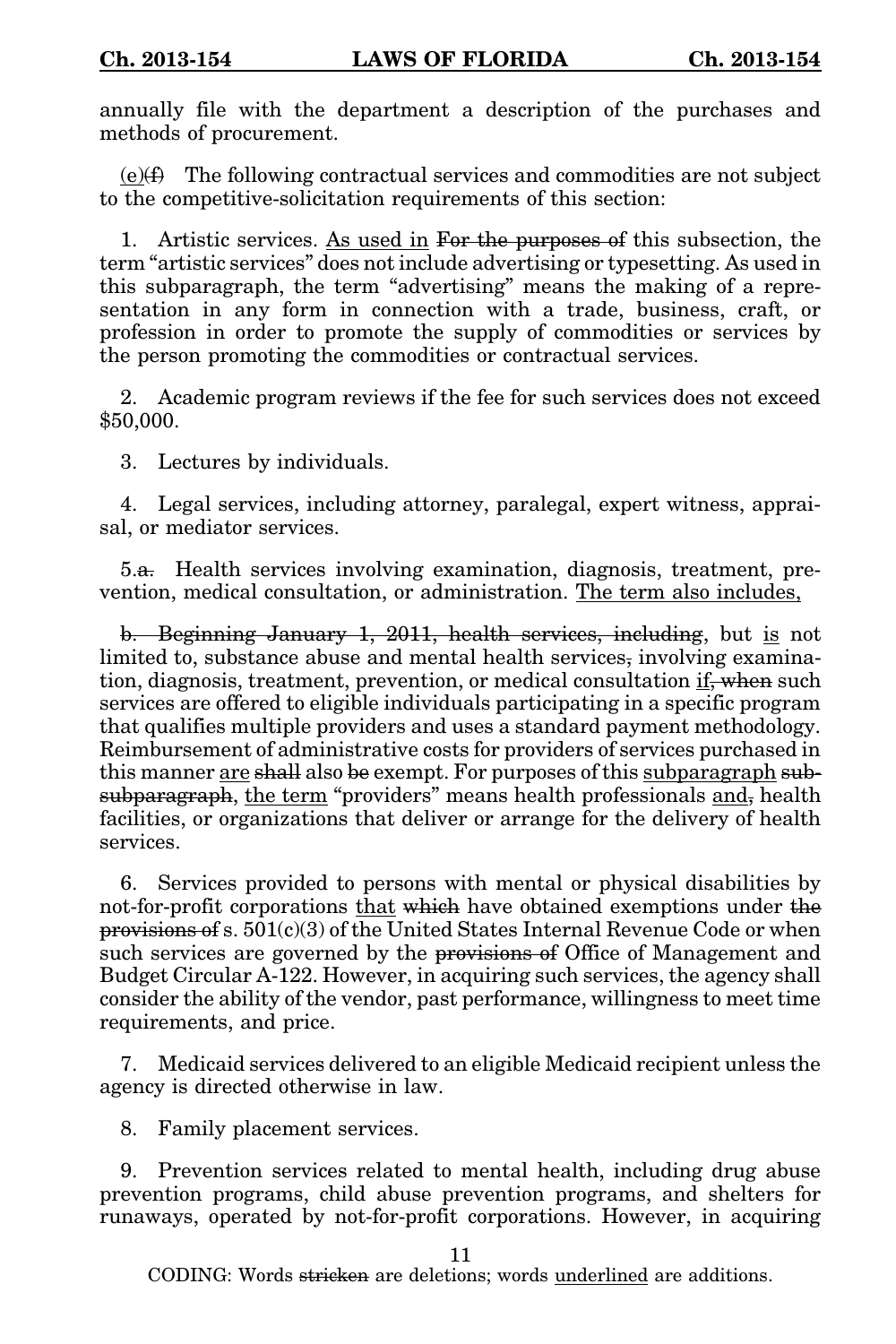such services, the agency shall consider the ability of the vendor, past performance, willingness to meet time requirements, and price.

10. Training and education services provided to injured employees pursuant to s. 440.491(6).

11. Contracts entered into pursuant to s. 337.11.

12. Services or commodities provided by governmental entities agencies.

13. Statewide public service announcement programs provided by a Florida statewide nonprofit corporation under s.  $501(c)(6)$  of the Internal Revenue Code which have, with a guaranteed documented match of at least \$3 to \$1.

 $(f)(g)$  Continuing education events or programs that are offered to the general public and for which fees have been collected which that pay all expenses associated with the event or program are exempt from requirements for competitive solicitation.

(10) A contract for commodities or contractual services may be awarded without competition if state or federal law prescribes with whom the agency must contract or if the rate of payment or the recipient of the funds is established during the appropriations process.

(12) Extension of a contract for commodities or contractual services must shall be in writing for a period not to exceed 6 months and is shall be subject to the same terms and conditions set forth in the initial contract and any written amendments signed by the parties. There may shall be only one extension of a contract unless the failure to meet the criteria set forth in the contract for completion of the contract is due to events beyond the control of the contractor.

(13) Contracts for commodities or contractual services may be renewed for a period that may not exceed 3 years or the term of the original contract, whichever period is longer. Renewal of a contract for commodities or contractual services must shall be in writing and is shall be subject to the same terms and conditions set forth in the initial contract and any written amendments signed by the parties. If the commodity or contractual service is purchased as a result of the solicitation of bids, proposals, or replies, the price of the commodity or contractual service to be renewed must shall be specified in the bid, proposal, or reply, except that an agency may negotiate lower pricing. A renewal contract may not include any compensation for costs associated with the renewal. Renewals are shall be contingent upon satisfactory performance evaluations by the agency and subject to the availability of funds. Exceptional purchase contracts pursuant to paragraphs  $(3)(a)$  and (c) may not be renewed. With the exception of subsection  $(10)(12)$ , if a contract amendment results in a longer contract term or increased payments, a state agency may not renew or amend a contract for the outsourcing of a service or activity that has an original term value exceeding

12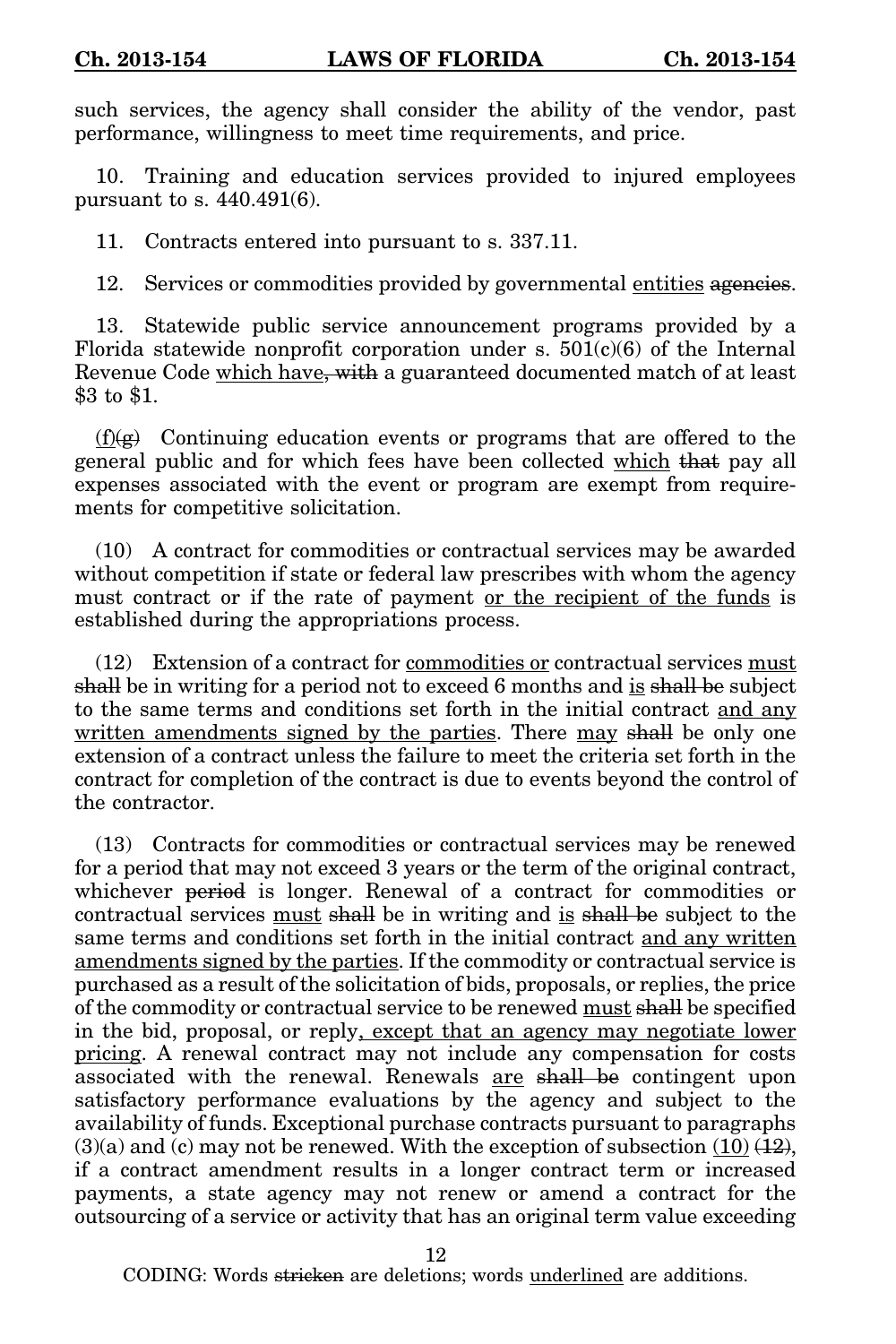the sum of \$10 million before submitting a written report concerning contract performance to the Governor, the President of the Senate, and the Speaker of the House of Representatives at least 90 days before execution of the renewal or amendment.

 $(16)(a)$  For a contract in excess of the threshold amount provided in s. 287.017 for CATEGORY FOUR, the agency head shall appoint:

 $1.6a$  At least three persons to evaluate proposals and replies who collectively have experience and knowledge in the program areas and service requirements for which commodities or contractual services are sought.

 $2(b)$  At least three persons to conduct negotiations during a competitive sealed reply procurement who collectively have experience and knowledge in negotiating contracts, contract procurement, and the program areas and service requirements for which commodities or contractual services are sought.

(b) If When the value of a contract is in excess of \$1 million in any fiscal year, at least one of the persons conducting negotiations must be certified as a contract negotiator based upon department rules adopted by the Department of Management Services in order to ensure that certified contract negotiators are knowledgeable about effective negotiation strategies, capable of successfully implementing those strategies, and involved appropriately in the procurement process. At a minimum, the rules must address the qualifications required for certification, the method of certification, and the procedure for involving the certified negotiator. If the value of a contract is in excess of \$10 million in any fiscal year, at least one of the persons conducting negotiations must be a Project Management Professional, as certified by the Project Management Institute.

(22) The department, in consultation with the Chief Financial Officer Agency for Enterprise Information Technology and the Comptroller, shall maintain develop a program for online procurement of commodities and contractual services. To enable the state to promote open competition and to leverage its buying power, agencies shall participate in the online procurement program, and eligible users may participate in the program. Only vendors prequalified as meeting mandatory requirements and qualifications criteria may participate in online procurement.

(a) The department, in consultation with the agency, may contract for equipment and services necessary to develop and implement online procurement.

(b) The department, in consultation with the agency, shall adopt rules, pursuant to ss. 120.536(1) and 120.54, to administer the program for online procurement. The rules must shall include, but not be limited to:

1. Determining the requirements and qualification criteria for prequalifying vendors.

13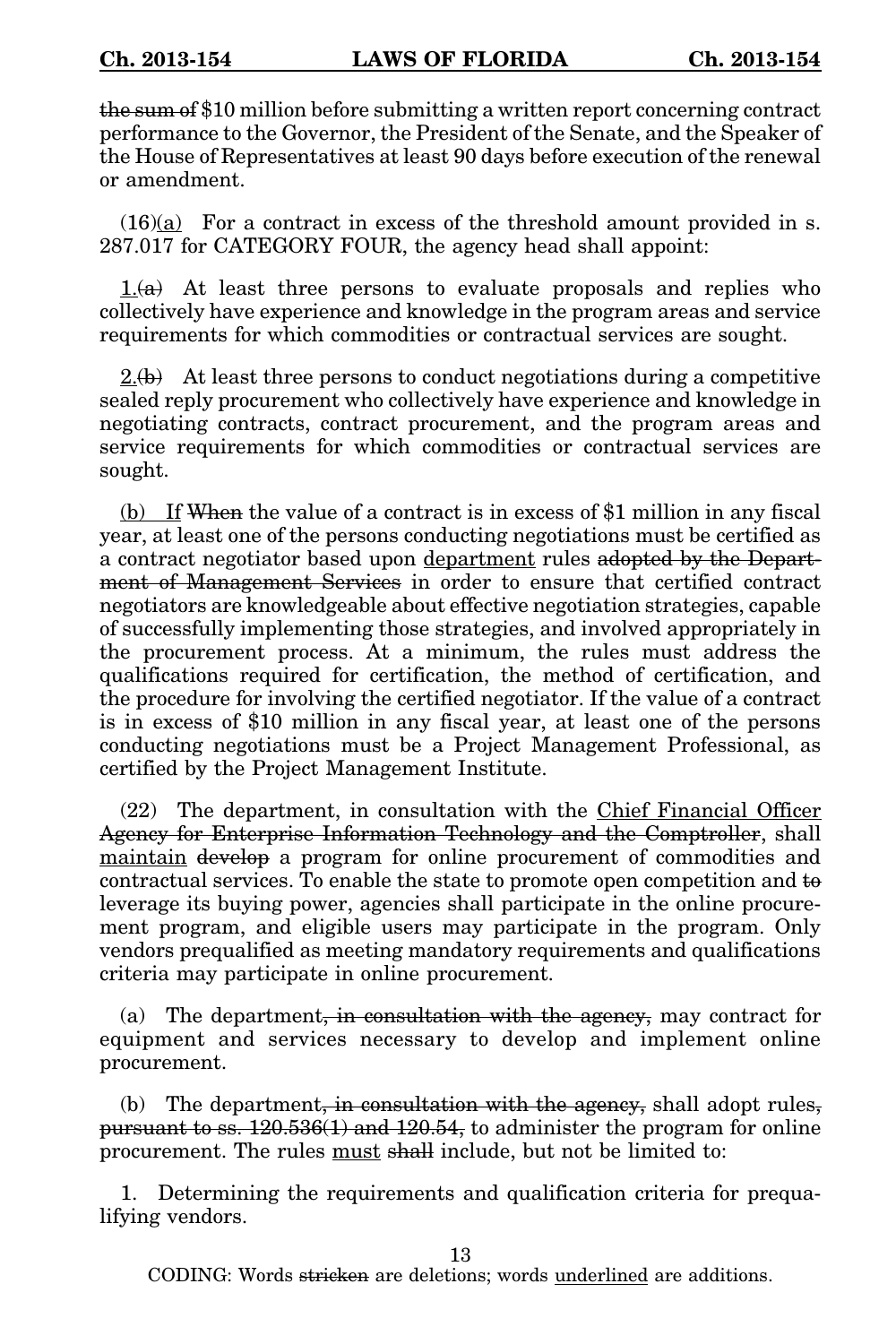2. Establishing the procedures for conducting online procurement.

3. Establishing the criteria for eligible commodities and contractual services.

4. Establishing the procedures for providing access to online procurement.

5. Determining the criteria warranting any exceptions to participation in the online procurement program.

(c) The department may impose and shall collect all fees for the use of the online procurement systems.

1. The fees may be imposed on an individual transaction basis or as a fixed percentage of the cost savings generated. At a minimum, the fees must be set in an amount sufficient to cover the projected costs of the services, including administrative and project service costs in accordance with the policies of the department.

2. If the department contracts with a provider for online procurement, the department, pursuant to appropriation, shall compensate the provider from the fees after the department has satisfied all ongoing costs. The provider shall report transaction data to the department each month so that the department may determine the amount due and payable to the department from each vendor.

3. All fees that are due and payable to the state on a transactional basis or as a fixed percentage of the cost savings generated are subject to s. 215.31 and must be remitted within 40 days after receipt of payment for which the fees are due. For fees that are not remitted within 40 days, the vendor shall pay interest at the rate established under s. 55.03(1) on the unpaid balance from the expiration of the 40-day period until the fees are remitted.

4. All fees and surcharges collected under this paragraph shall be deposited in the Operating Trust Fund as provided by law.

Section 6. Effective December 1, 2014, subsection (14) of section 287.057, Florida Statutes, is amended to read:

287.057 Procurement of commodities or contractual services.—

(14) For each contractual services contract, the agency shall designate an employee to function as contract manager who is shall be responsible for enforcing performance of the contract terms and conditions and serve as a liaison with the contractor.

(a) Each contract manager who is responsible for contracts in excess of the threshold amount for CATEGORY TWO must, at a minimum, complete attend training conducted by the Chief Financial Officer for accountability in contracts and grant management. The Chief Financial Officer shall establish

14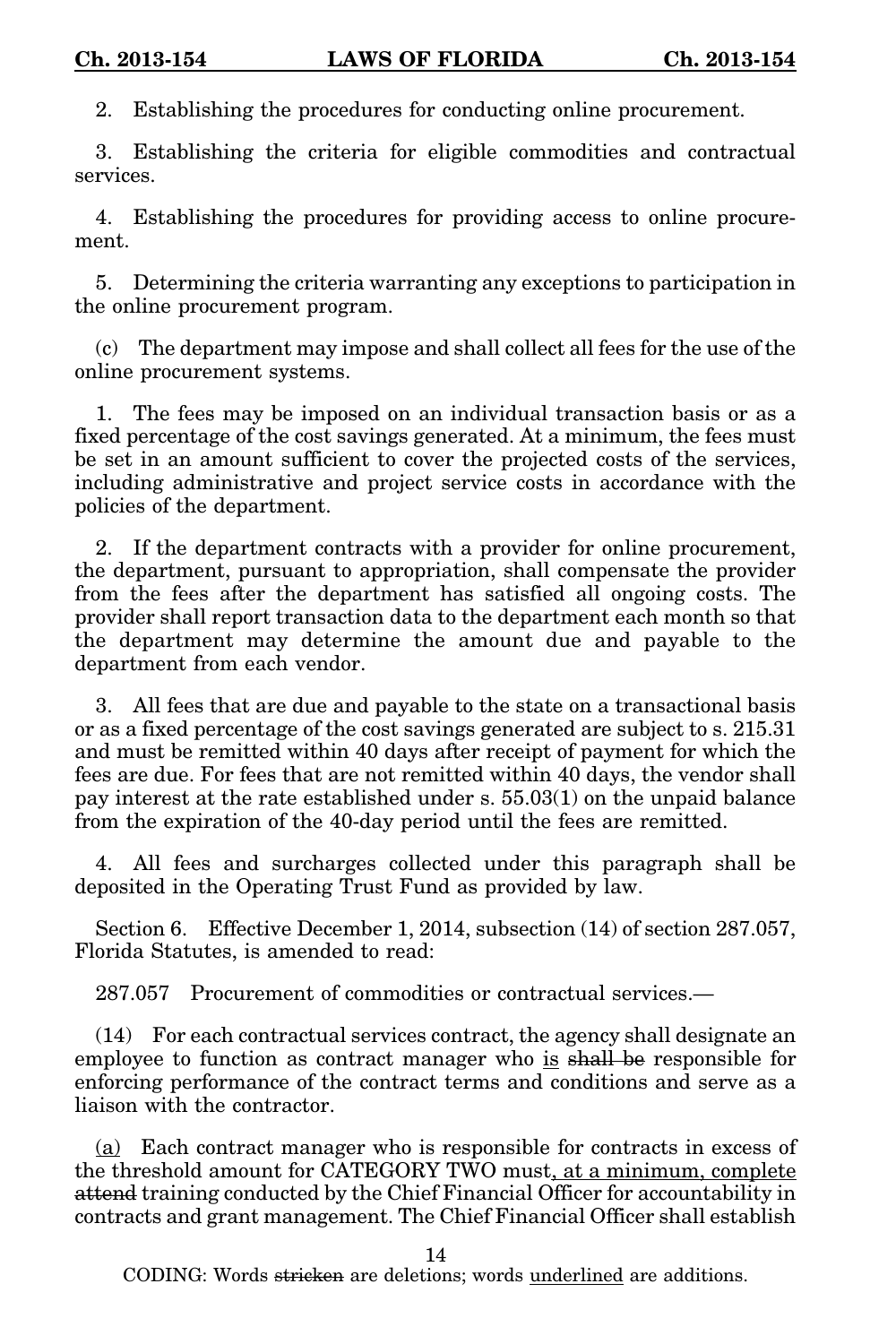and disseminate uniform procedures pursuant to s. 17.03(3) to ensure that contractual services have been rendered in accordance with the contract terms before the agency processes the invoice for payment. The procedures must shall include, but need not be limited to, procedures for monitoring and documenting contractor performance, reviewing and documenting all deliverables for which payment is requested by vendors, and providing written certification by contract managers of the agency's receipt of goods and services.

(b) Each contract manager who is responsible for contracts in excess of \$100,000 annually must complete training in contract management and become a certified contract manager. The department is responsible for establishing and disseminating the requirements for certification which include completing the training conducted by the Chief Financial Officer for accountability in contracts and grant management. Training and certification must be coordinated by the department, and the training must be conducted jointly by the department and the Department of Financial Services. Training must promote best practices and procedures related to negotiating, managing, and ensuring accountability in agency contracts and grant agreements, which must include the use of case studies based upon previous audits, contracts, and grant agreements. All agency contract managers must become certified within 24 months after establishment of the training and certification requirements by the department and the Department of Financial Services.

Section 7. Paragraph (a) of subsection (3) of section 287.0571, Florida Statutes, is amended to read:

287.0571 Business case to outsource; applicability.—

(3) This section does not apply to:

(a) A procurement of commodities and contractual services listed in s.  $287.057(3)(d)$  and (e)  $287.057(3)(e)$ , (f), and (g) and (21).

Section 8. Subsections (1), (2), and (5) of section 287.058, Florida Statutes, are amended to read:

287.058 Contract document.—

(1) Every procurement of contractual services in excess of the threshold amount provided in s. 287.017 for CATEGORY TWO, except for the providing of health and mental health services or drugs in the examination, diagnosis, or treatment of sick or injured state employees or the providing of other benefits as required by the provisions of chapter 440, shall be evidenced by a written agreement embodying all provisions and conditions of the procurement of such services, which shall, where applicable, include, but not be limited to, a provision:

(a) That bills for fees or other compensation for services or expenses be submitted in detail sufficient for a proper preaudit and postaudit thereof.

15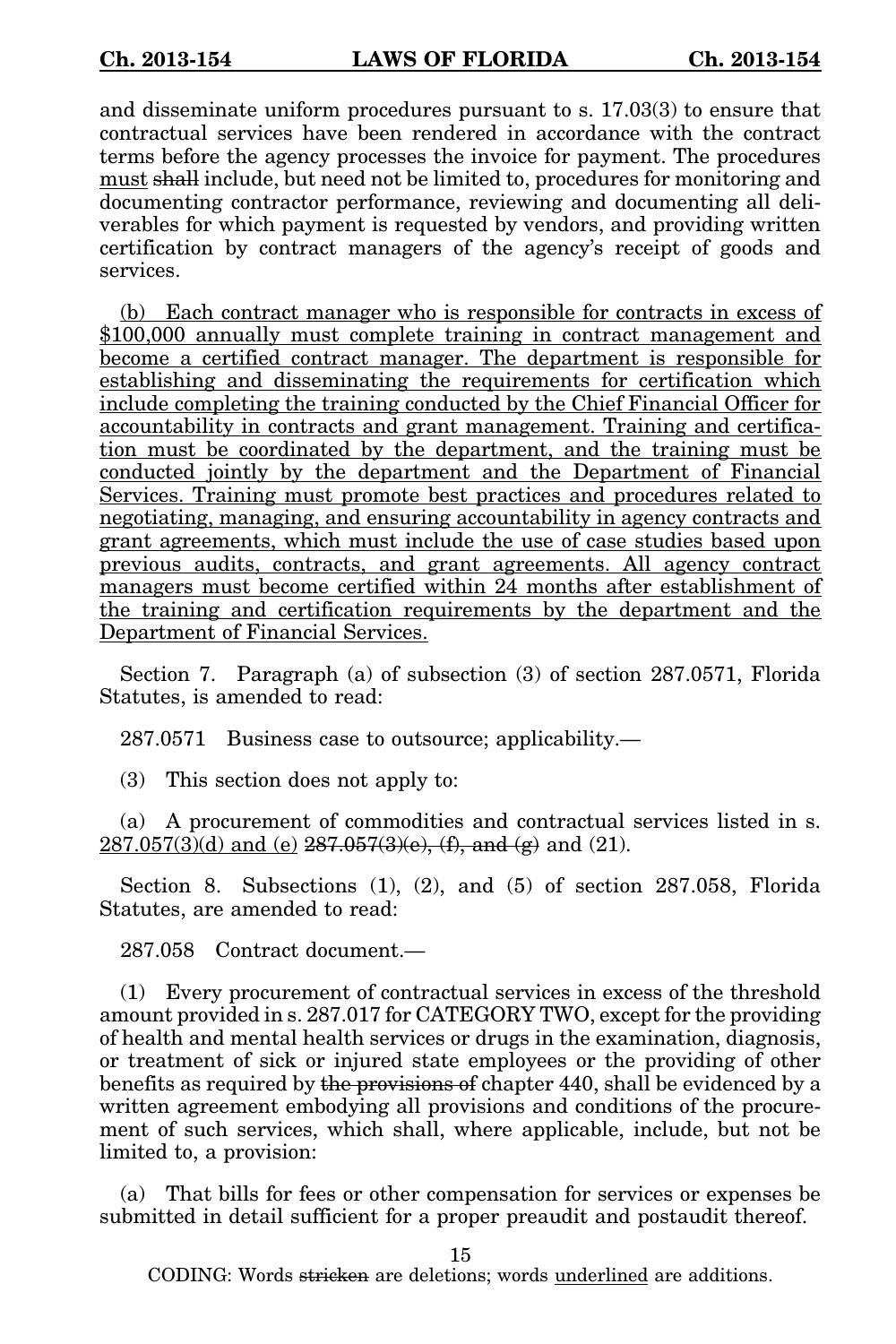(b) That bills for any travel expenses be submitted in accordance with s. 112.061. A state agency may establish rates lower than the maximum provided in s. 112.061.

(c) Allowing unilateral cancellation by the agency for refusal by the contractor to allow public access to all documents, papers, letters, or other material made or received by the contractor in conjunction with the contract, unless the records are exempt from s. 24(a) of Art. I of the State Constitution and s. 119.07(1).

(d) Specifying a scope of work that clearly establishes all tasks the contractor is required to perform.

(e) Dividing the contract into quantifiable, measurable, and verifiable units of deliverables that must be received and accepted in writing by the contract manager before payment. Each deliverable must be directly related to the scope of work and specify a performance measure. As used in this paragraph, the term "performance measure" means the required minimum acceptable level of service to be performed and criteria for evaluating the successful completion of each deliverable.

(f) Specifying the criteria and the final date by which such criteria must be met for completion of the contract.

(g) Specifying that the contract may be renewed for a period that may not exceed 3 years or the term of the original contract, whichever period is longer, specifying the renewal price for the contractual service as set forth in the bid, proposal, or reply, specifying that costs for the renewal may not be charged, and specifying that renewals are shall be contingent upon satisfactory performance evaluations by the agency and subject to the availability of funds. Exceptional purchase contracts pursuant to s.  $287.057(3)(a)$  and (c) may not be renewed.

(h) Specifying the financial consequences that the agency must apply if the contractor fails to perform in accordance with the contract.

(i) Addressing the property rights of any intellectual property related to the contract and the specific rights of the state regarding the intellectual property if the contractor fails to provide the services or is no longer providing services.

In lieu of a written agreement, the agency department may authorize the use of a purchase order for classes of contractual services, if the provisions of paragraphs (a)-(i) are included in the purchase order or solicitation. The purchase order must include, but need not be limited to, an adequate description of the services, the contract period, and the method of payment. In lieu of printing the provisions of paragraphs (a)-(c) and (g)  $(a)+(i)$  in the contract document or purchase order, agencies may incorporate the requirements of paragraphs  $(a)-(c)$  and  $(g)$   $(a)+(i)$  by reference.

16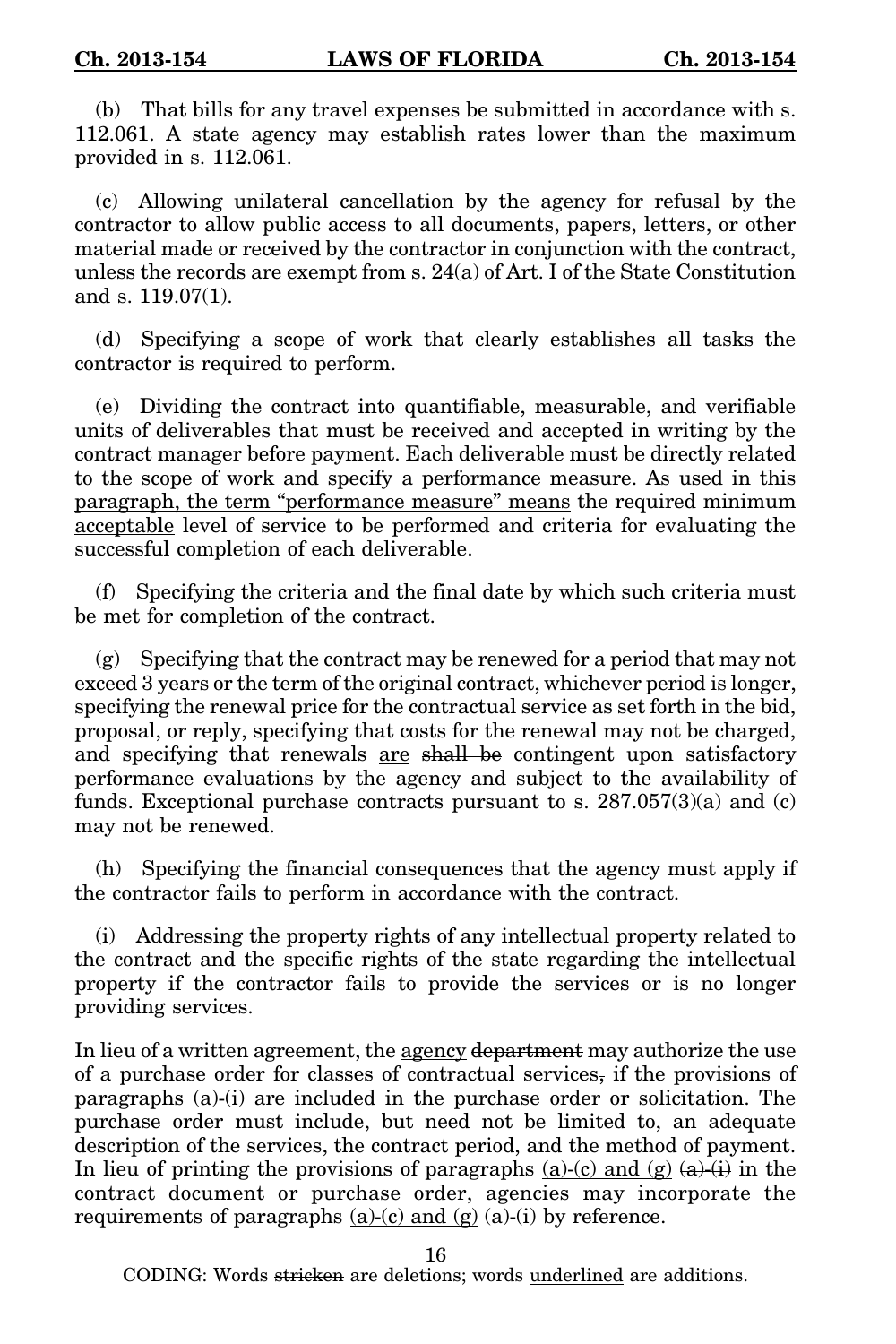(2) The written agreement shall be signed by the agency head or designee and the contractor before prior to the rendering of any contractual service the value of which is in excess of the threshold amount provided in s. 287.017 for CATEGORY TWO, except in the case of a valid emergency as certified by the agency head. The written statement certification of an emergency must shall be prepared within 30 days after the contractor begins rendering the service and must shall state the particular facts and circumstances which precluded the execution of the written agreement before prior to the rendering of the service. If the agency fails to have the contract signed by the agency head or designee and the contractor before prior to rendering the contractual service, and if an emergency does not exist, the agency head shall, within no later than 30 days after the contractor begins rendering the service, certify the specific conditions and circumstances to the department as well as describe actions taken to prevent recurrence of such noncompliance. The agency head may delegate the written statement certification only to other senior management agency personnel. A copy of the written statement certification shall be furnished to the Chief Financial Officer with the voucher authorizing payment. The department shall report repeated instances of noncompliance by an agency to the Auditor General. Nothing in This subsection does not shall be deemed to authorize additional compensation prohibited under by s. 215.425. The procurement of contractual services may shall not be divided so as to avoid the provisions of this section.

(5) Unless otherwise provided in the General Appropriations Act or the substantive bill implementing the General Appropriations Act, the Chief Financial Officer may waive the requirements of this section for services which are included in s.  $287.057(3)(e)$   $287.057(3)(f)$ .

Section 9. Section 287.136, Florida Statutes, is created to read:

287.136 Audit of executed contract documents.—After execution of a contract, the Chief Financial Officer shall perform audits of the executed contract document and contract manager's records to ensure that adequate internal controls are in place for complying with the terms and conditions of the contract and for the validation and receipt of goods and services.

(1) At the conclusion of the audit, the Chief Financial Officer's designee shall discuss the audit and potential findings with the official whose office is subject to audit. The final audit report shall be submitted to the agency head.

(2) Within 30 days after receipt of the final audit report, the agency head shall submit to the Chief Financial Officer or designee his or her written statement of explanation or rebuttal concerning findings requiring corrective action, including corrective action to be taken to preclude a recurrence.

Section 10. Section 287.076, Florida Statutes, is amended to read:

287.076 Project Management Professionals training for personnel involved in managing outsourcings and negotiations; funding.—The department of Management Services may implement a program to train state

17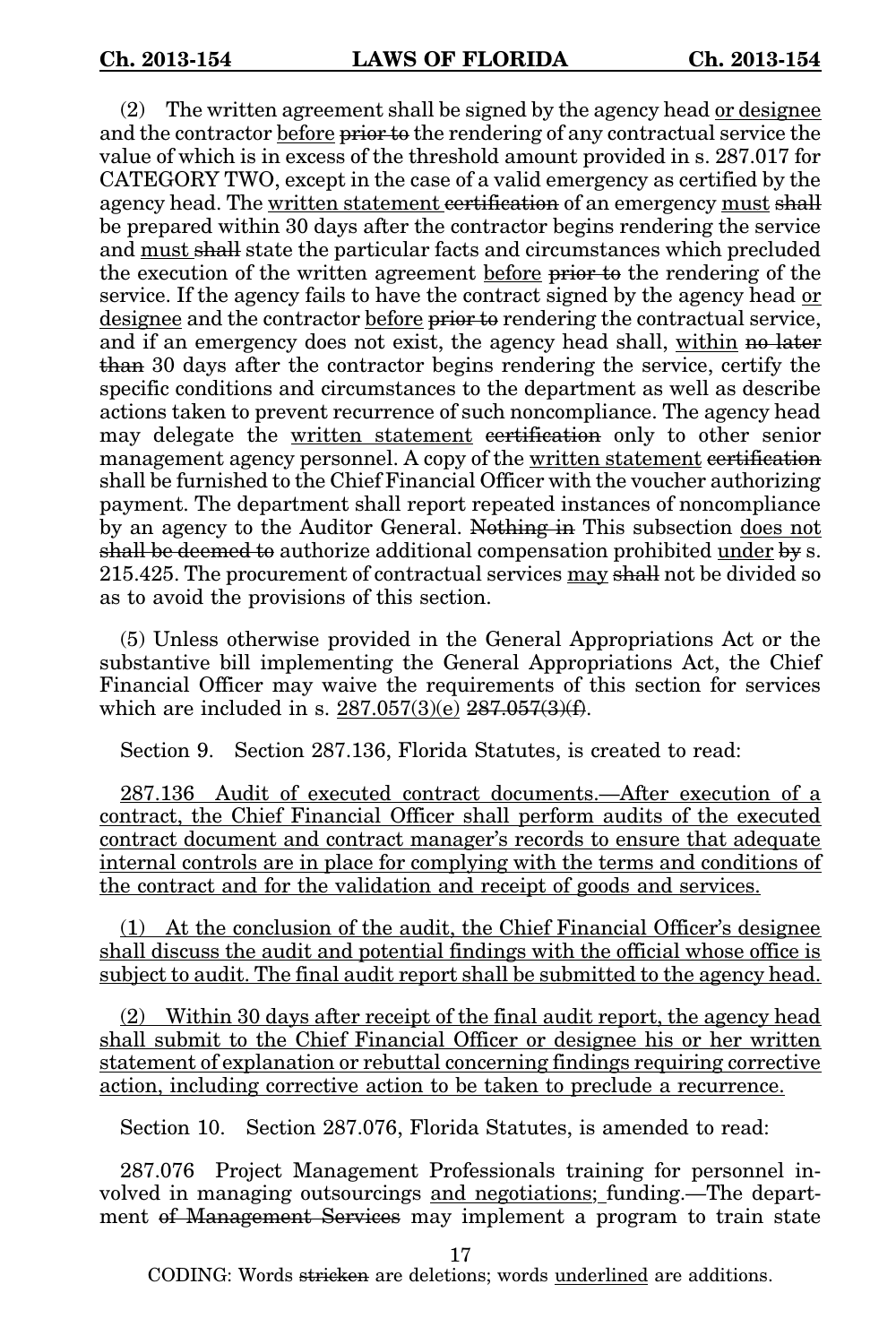agency employees who are involved in managing outsourcings as Project Management Professionals, as certified by the Project Management Institute. Subject to annual appropriations, For the 2006-2007 fiscal year, the sum of \$500,000 in recurring funds from the General Revenue Fund is appropriated to the Department of Management Services to implement this program. the department of Management Services, in consultation with entities subject to this part act, shall identify personnel to participate in this training based on requested need and ensure that each agency is represented. The department of Management Services may remit payment for this training on behalf of all participating personnel.

Section 11. Subsection (3) of section 16.0155, Florida Statutes, is amended to read:

16.0155 Contingency fee agreements.—

(3) Notwithstanding the exemption provided in s. 287.057(3)(e), if the Attorney General makes the determination described in subsection (2), he or she notwithstanding the exemption provided in  $s. 287.057(3)(f)$ , the Attorney General shall request proposals from private attorneys to represent the department on a contingency-fee basis, unless the Attorney General determines in writing that requesting proposals is not feasible under the circumstances. The written determination does not constitute a final agency action subject to review pursuant to ss. 120.569 and 120.57. For purposes of this subsection only, the department is exempt from the requirements of s. 120.57(3), and neither the request for proposals nor the contract award is subject to challenge pursuant to ss. 120.569 and 120.57.

Section 12. Subsection (1) of section 283.33, Florida Statutes, is amended to read:

283.33 Printing of publications; lowest bidder awards.—

(1) Publications may be printed and prepared in-house, by another agency or the Legislature, or purchased on bid, whichever is more economical and practicable as determined by the agency. An agency may contract for binding separately when more economical or practicable, whether or not the remainder of the printing is done in-house. A vendor may subcontract for binding and still be considered a responsible vendor as defined in s.  $287.012$ , notwithstanding s. 287.012(24).

Section 13. Subsection (3) of section 394.457, Florida Statutes, is amended to read:

394.457 Operation and administration.—

(3) POWER TO CONTRACT.—The department may contract to provide, and be provided with, services and facilities in order to carry out its responsibilities under this part with the following agencies: public and private hospitals; receiving and treatment facilities; clinics; laboratories; departments, divisions, and other units of state government; the state

18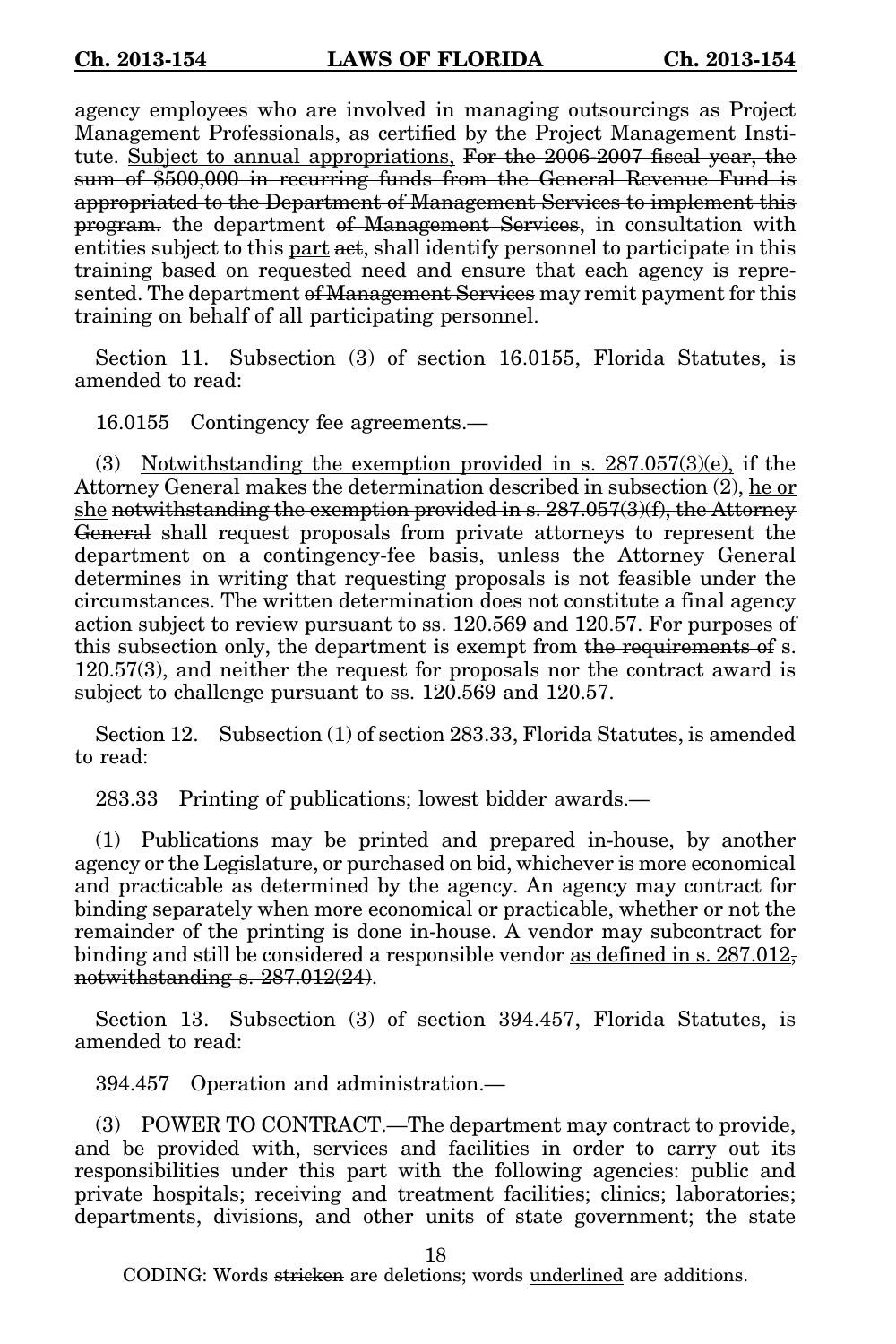colleges and universities; the community colleges; private colleges and universities; counties, municipalities, and any other governmental unit, including facilities of the United States Government; and any other public or private entity which provides or needs facilities or services. Baker Act funds for community inpatient, crisis stabilization, short-term residential treatment, and screening services must be allocated to each county pursuant to the department's funding allocation methodology. Notwithstanding s.  $287.057(3)(e)$  the provisions of s.  $287.057(3)(f)$ , contracts for communitybased Baker Act services for inpatient, crisis stabilization, short-term residential treatment, and screening provided under this part, other than those with other units of government, to be provided for the department must be awarded using competitive sealed bids if when the county commission of the county receiving the services makes a request to the department's district office by January 15 of the contracting year. The district may shall not enter into a competitively bid contract under this provision if such action will result in increases of state or local expenditures for Baker Act services within the district. Contracts for these Baker Act services using competitive sealed bids are will be effective for 3 years. The department shall adopt rules establishing minimum standards for such contracted services and facilities and shall make periodic audits and inspections to assure that the contracted services are provided and meet the standards of the department.

Section 14. Paragraph (a) of subsection (2) of section 402.7305, Florida Statutes, is amended to read:

402.7305 Department of Children and Family Services; procurement of contractual services; contract management.—

(2) PROCUREMENT OF COMMODITIES AND CONTRACTUAL SER-VICES.—

(a) Notwithstanding s.  $287.057(3)(e)12$ .  $287.057(3)(f)12$ ., if whenever the department intends to contract with a public postsecondary institution to provide a service, the department must allow all public postsecondary institutions in this state that are accredited by the Southern Association of Colleges and Schools to bid on the contract. Thereafter, notwithstanding any other provision of law to the contrary, if a public postsecondary institution intends to subcontract for any service awarded in the contract, the subcontracted service must be procured by competitive procedures.

Section 15. Section 409.9132, Florida Statutes, is amended to read:

409.9132 Pilot project to monitor home health services.—The Agency for Health Care Administration shall expand the home health agency monitoring pilot project in Miami-Dade County on a statewide basis effective July 1, 2012, except in counties in which the program is will not be cost-effective, as determined by the agency. The agency shall contract with a vendor to verify the utilization and delivery of home health services and provide an electronic billing interface for home health services. The contract must require the creation of a program to submit claims electronically for the delivery of home

19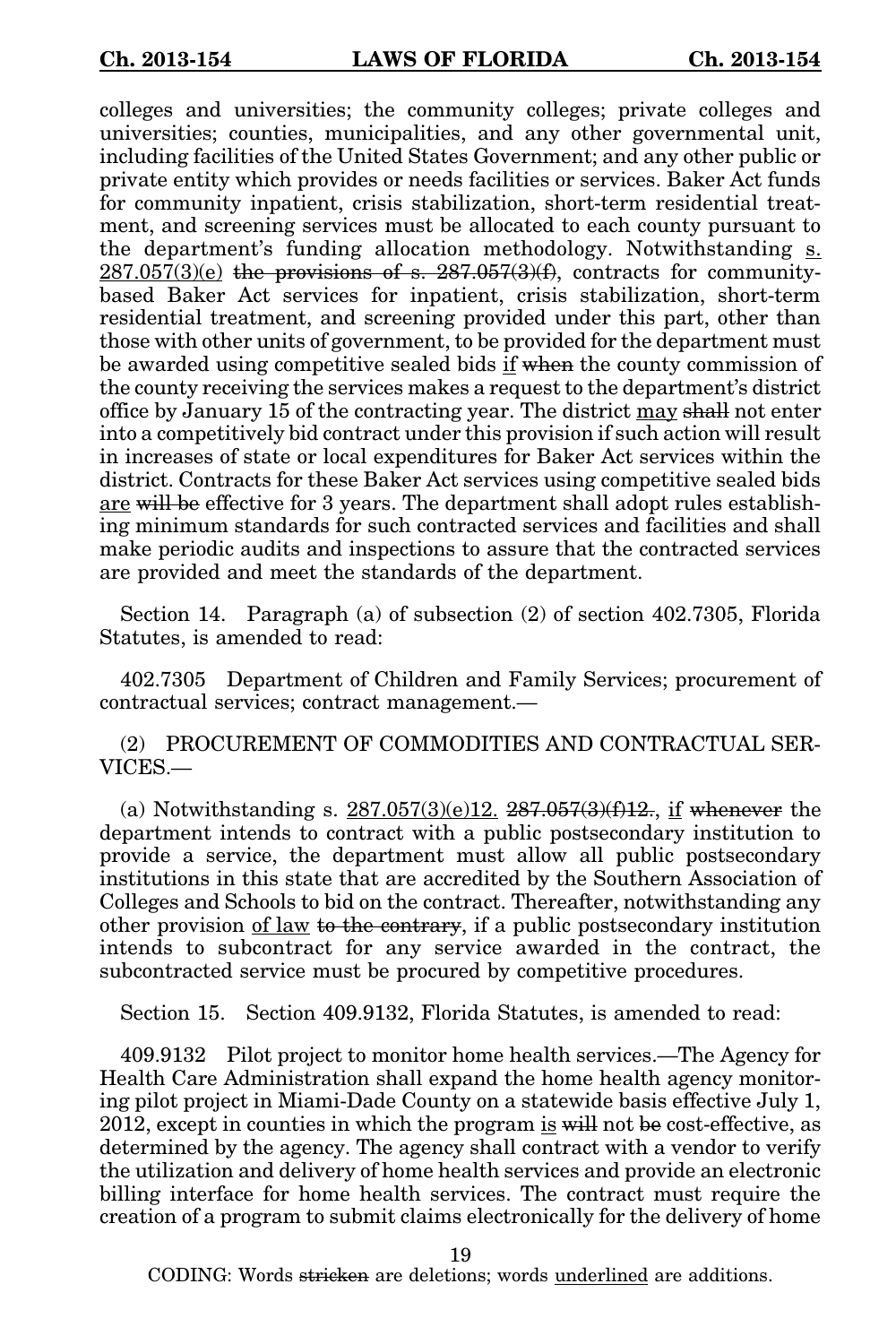health services. The program must verify telephonically visits for the delivery of home health services using voice biometrics. The agency may seek amendments to the Medicaid state plan and waivers of federal laws, as necessary, to implement or expand the pilot project. Notwithstanding s.  $287.057(3)(e)$   $287.057(3)(f)$ , the agency must award the contract through the competitive solicitation process and may use the current contract to expand the home health agency monitoring pilot project to include additional counties as authorized under this section.

Section 16. Subsection (3) of section 427.0135, Florida Statutes, is amended to read:

427.0135 Purchasing agencies; duties and responsibilities.—Each purchasing agency, in carrying out the policies and procedures of the commission, shall:

(3) Not procure transportation disadvantaged services without initially negotiating with the commission, as provided in s.  $287.057(3)(e)12$ .  $287.057(3)(f)12$ , or unless otherwise authorized by statute. If the purchasing agency, after consultation with the commission, determines that it cannot reach mutually acceptable contract terms with the commission, the purchasing agency may contract for the same transportation services provided in a more cost-effective manner and of comparable or higher quality and standards. The Medicaid agency shall implement this subsection in a manner consistent with s. 409.908(18) and as otherwise limited or directed by the General Appropriations Act.

Section 17. Paragraph (c) of subsection (5) of section 445.024, Florida Statutes, is amended to read:

445.024 Work requirements.—

(5) USE OF CONTRACTS.—Regional workforce boards shall provide work activities, training, and other services, as appropriate, through contracts. In contracting for work activities, training, or services, the following applies:

(c) Notwithstanding the exemption from the competitive sealed bid requirements provided in s.  $287.057(3)(e)$   $287.057(3)(f)$  for certain contractual services, each contract awarded under this chapter must be awarded on the basis of a competitive sealed bid, except for a contract with a governmental entity as determined by the regional workforce board.

Section 18. Paragraph (c) of subsection (5) of section 627.311, Florida Statutes, is amended to read:

627.311 Joint underwriters and joint reinsurers; public records and public meetings exemptions.—

(5)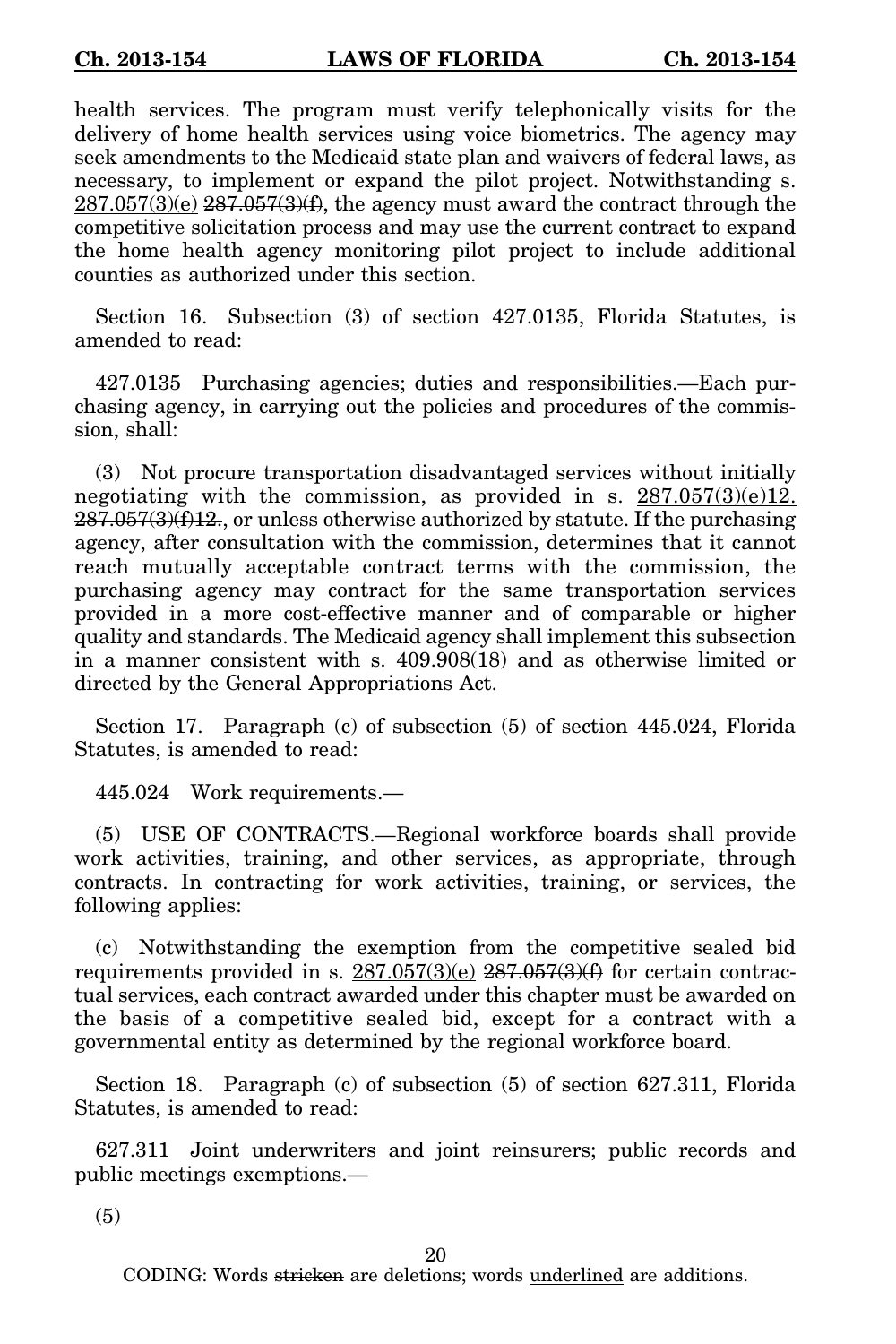(c) The operation of the plan shall be governed by a plan of operation that is prepared at the direction of the board of governors and approved by order of the office. The plan is subject to continuous review by the office. The office may, by order, withdraw approval of all or part of a plan if the office determines that conditions have changed since approval was granted and that the purposes of the plan require changes in the plan. The plan of operation must shall:

1. Authorize the board to engage in the activities necessary to implement this subsection, including, but not limited to, borrowing money.

2. Develop criteria for eligibility for coverage by the plan, including, but not limited to, documented rejection by at least two insurers which reasonably assures that insureds covered under the plan are unable to acquire coverage in the voluntary market.

3. Require notice from the agent to the insured at the time of the application for coverage that the application is for coverage with the plan and that coverage may be available through an insurer, group self-insurers' fund, commercial self-insurance fund, or assessable mutual insurer through another agent at a lower cost.

4. Establish programs to encourage insurers to provide coverage to applicants of the plan in the voluntary market and to insureds of the plan, including, but not limited to:

a. Establishing procedures for an insurer to use in notifying the plan of the insurer's desire to provide coverage to applicants to the plan or existing insureds of the plan and in describing the types of risks in which the insurer is interested. The description of the desired risks must be on a form developed by the plan.

b. Developing forms and procedures that provide an insurer with the information necessary to determine whether the insurer wants to write particular applicants to the plan or insureds of the plan.

c. Developing procedures for notice to the plan and the applicant to the plan or insured of the plan that an insurer will insure the applicant or the insured of the plan, and notice of the cost of the coverage offered; and developing procedures for the selection of an insuring entity by the applicant or insured of the plan.

d. Provide for a market-assistance plan to assist in the placement of employers. All applications for coverage in the plan received 45 days before the effective date for coverage shall be processed through the marketassistance plan. A market-assistance plan specifically designed to serve the needs of small, good policyholders as defined by the board must be reviewed and updated periodically.

5. Provide for policy and claims services to the insureds of the plan of the nature and quality provided for insureds in the voluntary market.

21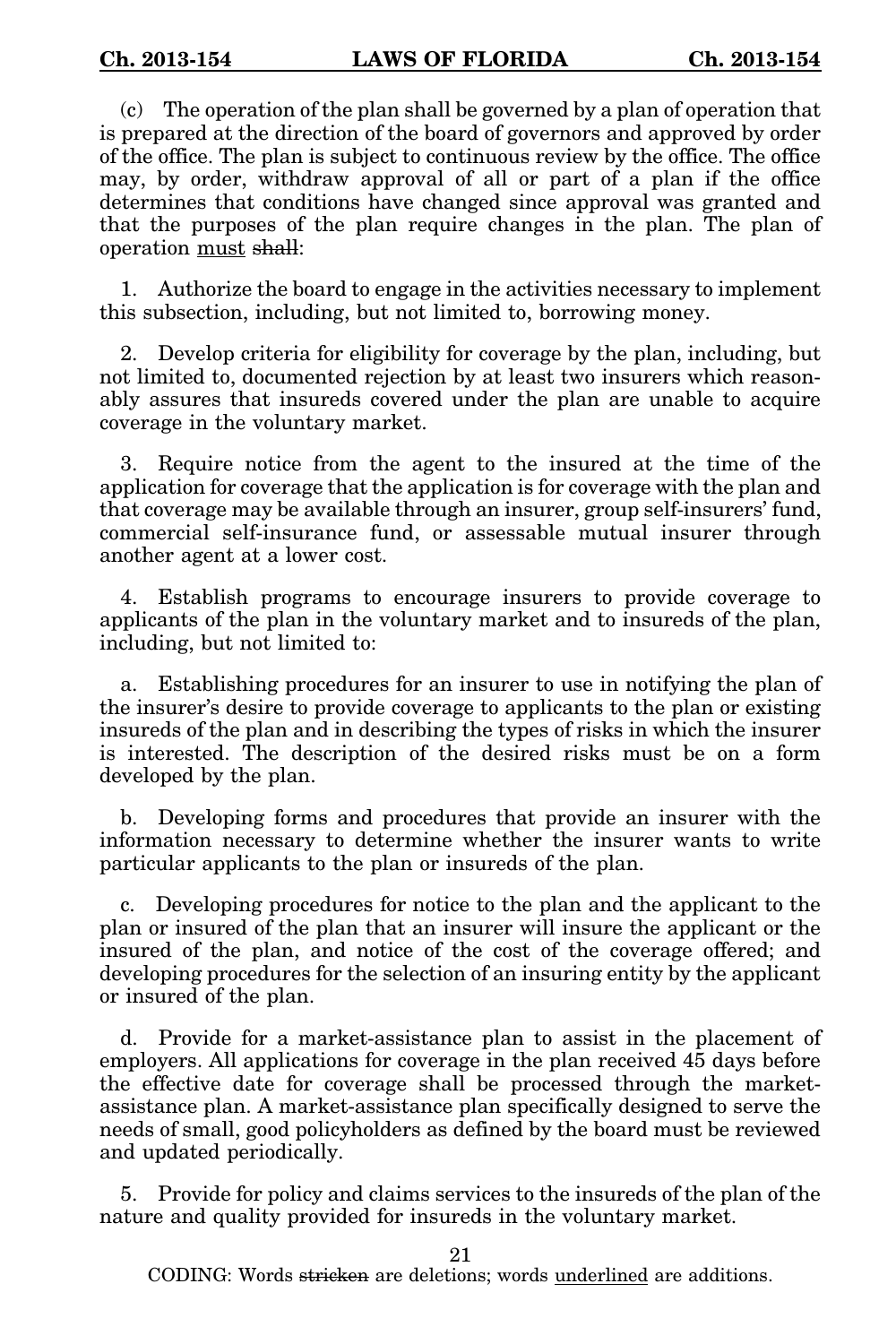6. Provide for the review of applications for coverage with the plan for reasonableness and accuracy, using any available historic information regarding the insured.

7. Provide for procedures for auditing insureds of the plan which are based on reasonable business judgment and are designed to maximize the likelihood that the plan will collect the appropriate premiums.

8. Authorize the plan to terminate the coverage of and refuse future coverage for any insured that submits a fraudulent application to the plan or provides fraudulent or grossly erroneous records to the plan or to any service provider of the plan in conjunction with the activities of the plan.

9. Establish service standards for agents who submit business to the plan.

10. Establish criteria and procedures to prohibit any agent who does not adhere to the established service standards from placing business with the plan or receiving, directly or indirectly, any commissions for business placed with the plan.

11. Provide for the establishment of reasonable safety programs for all insureds in the plan. All insureds of the plan must participate in the safety program.

12. Authorize the plan to terminate the coverage of and refuse future coverage to any insured who fails to pay premiums or surcharges when due; who, at the time of application, is delinquent in payments of workers' compensation or employer's liability insurance premiums or surcharges owed to an insurer, group self-insurers' fund, commercial self-insurance fund, or assessable mutual insurer licensed to write such coverage in this state; or who refuses to substantially comply with any safety programs recommended by the plan.

13. Authorize the board of governors to provide the goods and services required by the plan through staff employed by the plan, through reasonably compensated service providers who contract with the plan to provide services as specified by the board of governors, or through a combination of employees and service providers.

a. Purchases that equal or exceed \$2,500 but are less than or equal to \$25,000, shall be made by receipt of written quotes, telephone quotes, or informal bids, if whenever practical. The procurement of goods or services valued over \$25,000 is subject to competitive solicitation, except in situations in which the goods or services are provided by a sole source or are deemed an emergency purchase, or the services are exempted from competitivesolicitation requirements under s.  $287.057(3)(e)$   $287.057(3)(f)$ . Justification for the sole-sourcing or emergency procurement must be documented. Contracts for goods or services valued at or over \$100,000 are subject to board approval.

22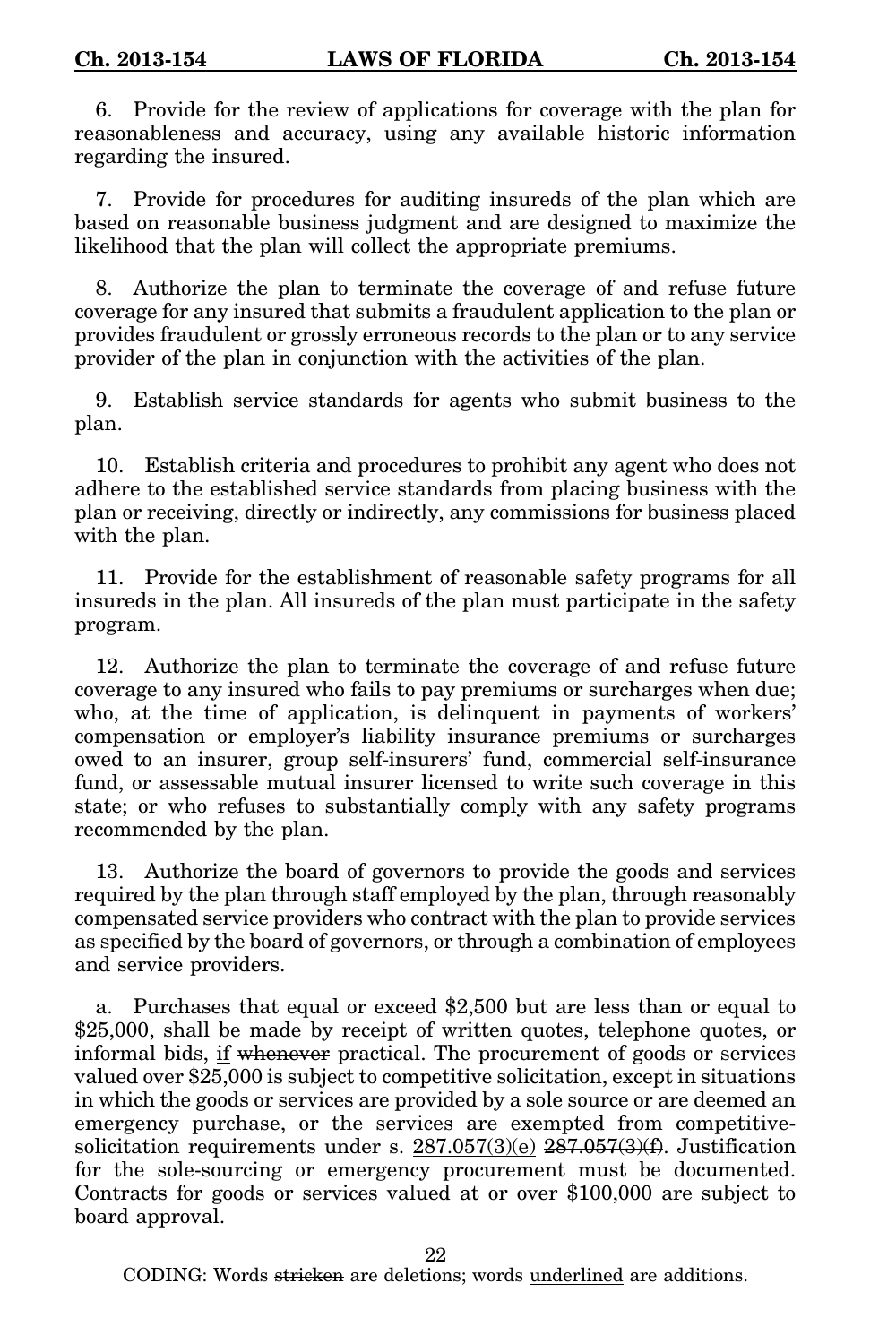b. The board shall determine whether it is more cost-effective and in the best interests of the plan to use legal services provided by in-house attorneys employed by the plan rather than contracting with outside counsel. In making such determination, the board shall document its findings and shall consider the expertise needed; whether time commitments exceed in-house staff resources; whether local representation is needed; the travel, lodging, and other costs associated with in-house representation; and such other factors that the board determines are relevant.

14. Provide for service standards for service providers, methods of determining adherence to those service standards, incentives and disincentives for service, and procedures for terminating contracts for service providers that fail to adhere to service standards.

15. Provide procedures for selecting service providers and standards for qualification as a service provider that reasonably assure that any service provider selected will continue to operate as an ongoing concern and is capable of providing the specified services in the manner required.

16. Provide for reasonable accounting and data-reporting practices.

17. Provide for annual review of costs associated with the administration and servicing of the policies issued by the plan to determine alternatives by which costs can be reduced.

18. Authorize the acquisition of such excess insurance or reinsurance as is consistent with the purposes of the plan.

19. Provide for an annual report to the office on a date specified by the office and containing such information as the office reasonably requires.

20. Establish multiple rating plans for various classifications of risk which reflect risk of loss, hazard grade, actual losses, size of premium, and compliance with loss control. At least one of such plans must be a preferredrating plan to accommodate small-premium policyholders with good experience as defined in sub-subparagraph 22.a.

21. Establish agent commission schedules.

22. For employers otherwise eligible for coverage under the plan, establish three tiers of employers meeting the criteria and subject to the rate limitations specified in this subparagraph.

a. Tier One.—

(I) Criteria; rated employers.—An employer that has an experience modification rating shall be included in Tier One if the employer meets all of the following:

(A) The experience modification is below 1.00.

23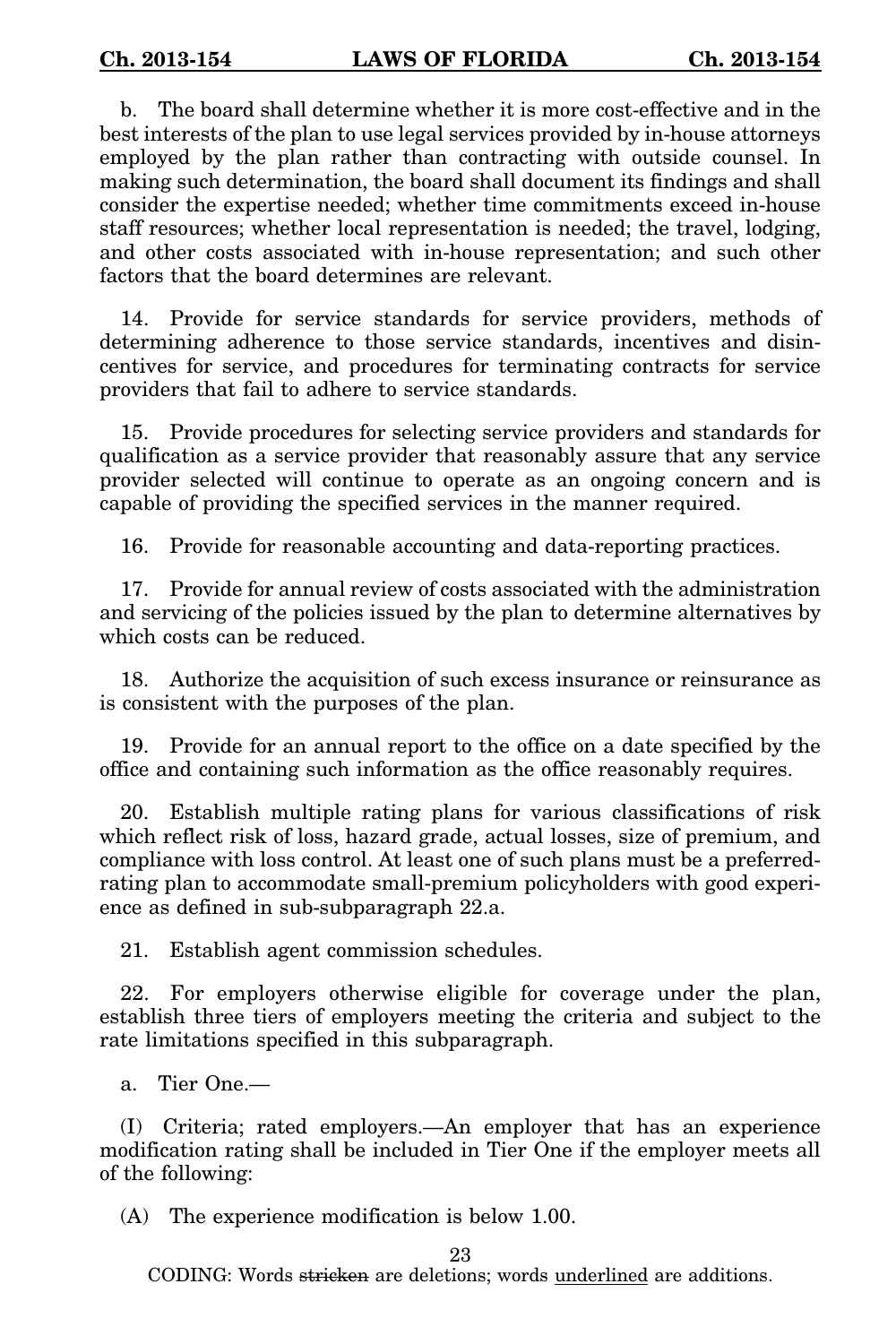(B) The employer had no lost-time claims subsequent to the applicable experience modification rating period.

(C) The total of the employer's medical-only claims subsequent to the applicable experience modification rating period did not exceed 20 percent of premium.

(II) Criteria; non-rated employers.—An employer that does not have an experience modification rating shall be included in Tier One if the employer meets all of the following:

(A) The employer had no lost-time claims for the 3-year period immediately preceding the inception date or renewal date of the employer's coverage under the plan.

(B) The total of the employer's medical-only claims for the 3-year period immediately preceding the inception date or renewal date of the employer's coverage under the plan did not exceed 20 percent of premium.

(C) The employer has secured workers' compensation coverage for the entire 3-year period immediately preceding the inception date or renewal date of the employer's coverage under the plan.

(D) The employer is able to provide the plan with a loss history generated by the employer's prior workers' compensation insurer, except if the employer is not able to produce a loss history due to the insolvency of an insurer, the receiver shall provide to the plan, upon the request of the employer or the employer's agent, a copy of the employer's loss history from the records of the insolvent insurer if the loss history is contained in records of the insurer which are in the possession of the receiver. If the receiver is unable to produce the loss history, the employer may, in lieu of the loss history, submit an affidavit from the employer and the employer's insurance agent setting forth the loss history.

(E) The employer is not a new business.

(III) Premiums.—The premiums for Tier One insureds shall be set at a premium level 25 percent above the comparable voluntary market premiums until the plan has sufficient experience as determined by the board to establish an actuarially sound rate for Tier One, at which point the board shall, subject to paragraph (e), adjust the rates, if necessary, to produce actuarially sound rates, provided such rate adjustment shall not take effect prior to January 1, 2007.

b. Tier Two.—

(I) Criteria; rated employers.—An employer that has an experience modification rating shall be included in Tier Two if the employer meets all of the following:

24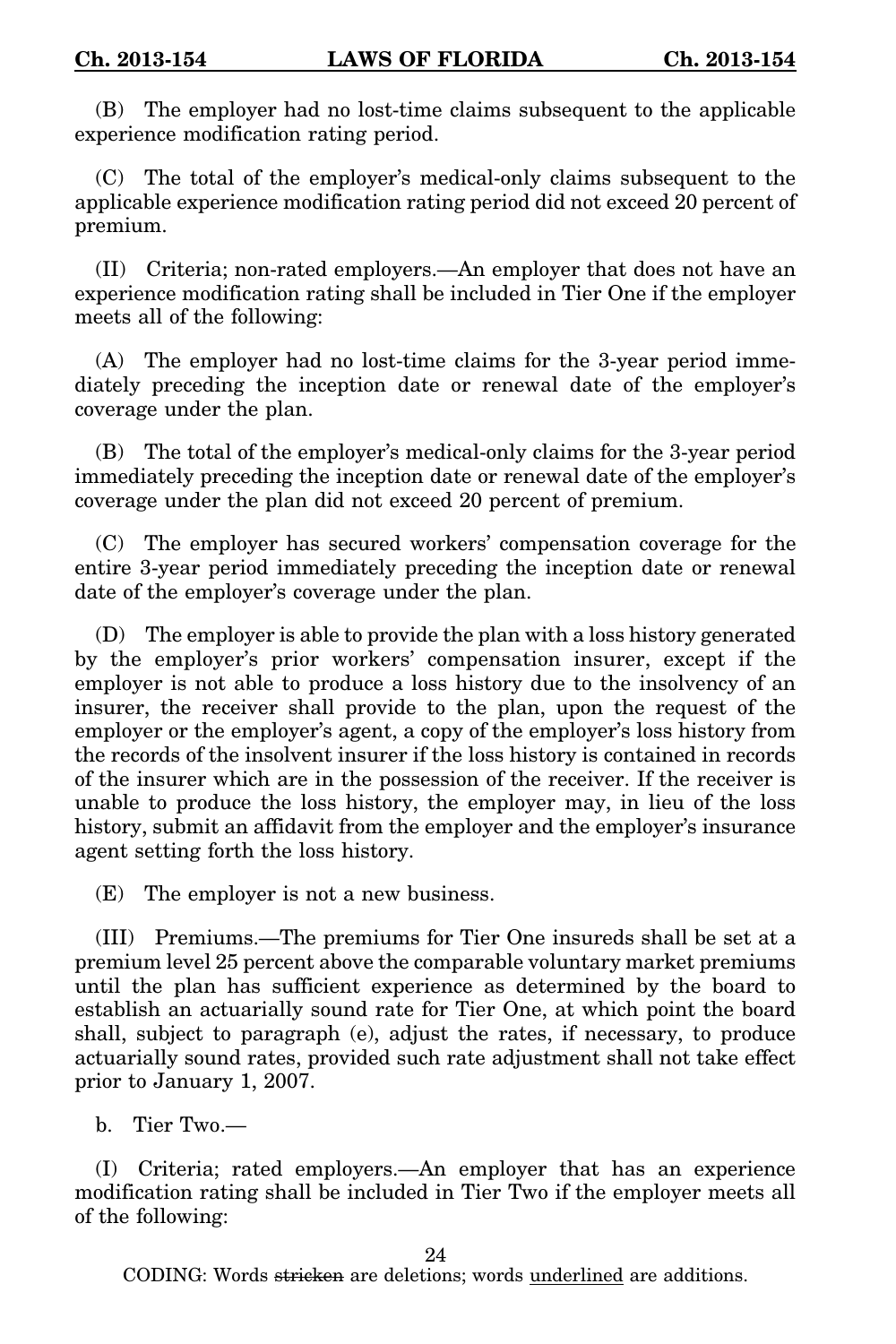(A) The experience modification is equal to or greater than 1.00 but not greater than 1.10.

(B) The employer had no lost-time claims subsequent to the applicable experience modification rating period.

(C) The total of the employer's medical-only claims subsequent to the applicable experience modification rating period did not exceed 20 percent of premium.

(II) Criteria; non-rated employers.—An employer that does not have any experience modification rating shall be included in Tier Two if the employer is a new business. An employer shall be included in Tier Two if the employer has less than 3 years of loss experience in the 3-year period immediately preceding the inception date or renewal date of the employer's coverage under the plan and the employer meets all of the following:

(A) The employer had no lost-time claims for the 3-year period immediately preceding the inception date or renewal date of the employer's coverage under the plan.

(B) The total of the employer's medical-only claims for the 3-year period immediately preceding the inception date or renewal date of the employer's coverage under the plan did not exceed 20 percent of premium.

(C) The employer is able to provide the plan with a loss history generated by the workers' compensation insurer that provided coverage for the portion or portions of such period during which the employer had secured workers' compensation coverage, except if the employer is not able to produce a loss history due to the insolvency of an insurer, the receiver shall provide to the plan, upon the request of the employer or the employer's agent, a copy of the employer's loss history from the records of the insolvent insurer if the loss history is contained in records of the insurer which are in the possession of the receiver. If the receiver is unable to produce the loss history, the employer may, in lieu of the loss history, submit an affidavit from the employer and the employer's insurance agent setting forth the loss history.

(III) Premiums.—The premiums for Tier Two insureds shall be set at a rate level 50 percent above the comparable voluntary market premiums until the plan has sufficient experience as determined by the board to establish an actuarially sound rate for Tier Two, at which point the board shall, subject to paragraph (e), adjust the rates, if necessary, to produce actuarially sound rates, provided such rate adjustment shall not take effect prior to January 1, 2007.

c. Tier Three.—

(I) Eligibility.—An employer shall be included in Tier Three if the employer does not meet the criteria for Tier One or Tier Two.

25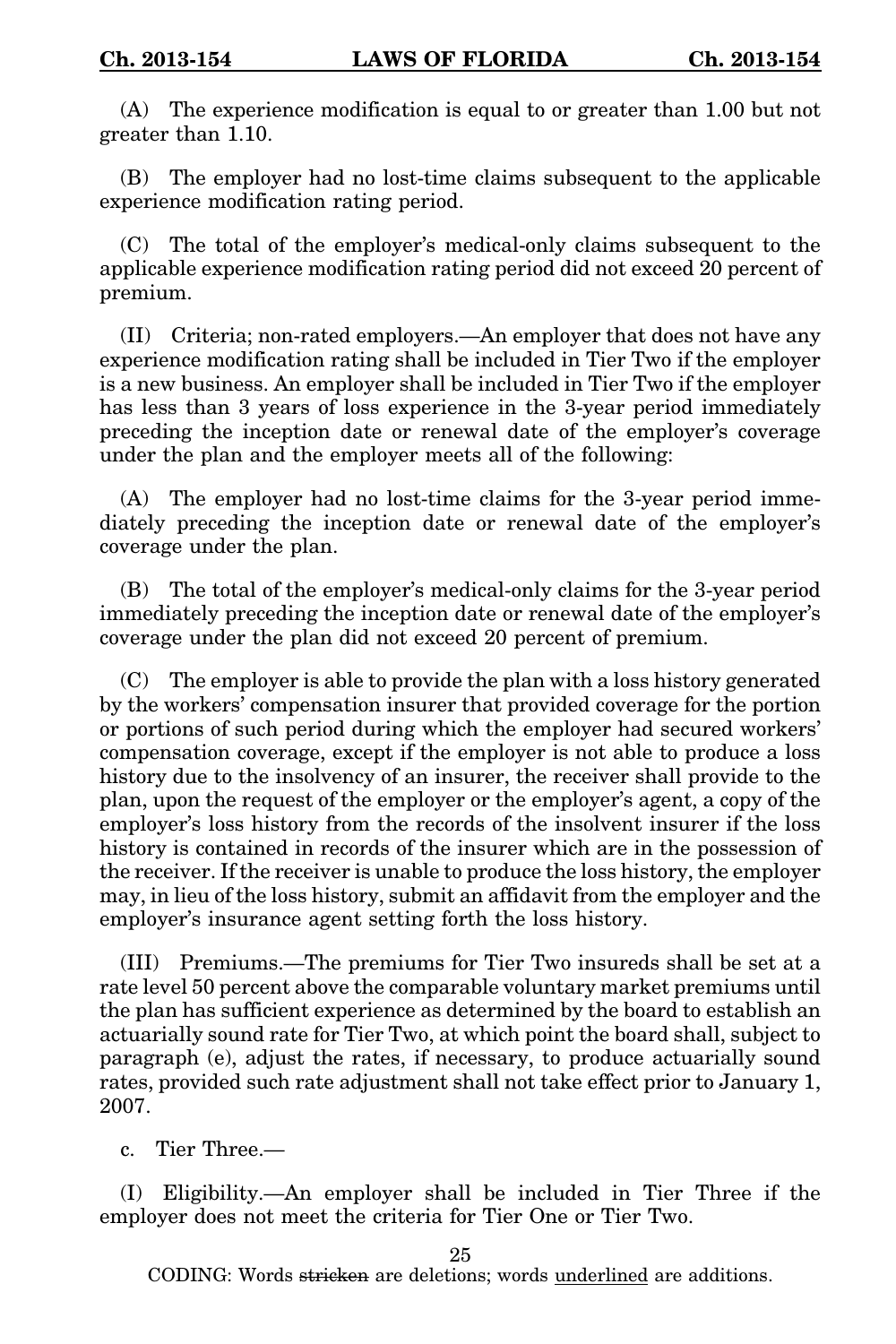(II) Rates.—The board shall establish, subject to paragraph (e), and the plan shall charge, actuarially sound rates for Tier Three insureds.

23. For Tier One or Tier Two employers which employ no nonexempt employees or which report payroll which is less than the minimum wage hourly rate for one full-time employee for 1 year at 40 hours per week, the plan shall establish actuarially sound premiums, provided, however, that the premiums may not exceed \$2,500. These premiums shall be in addition to the fee specified in subparagraph 26. When the plan establishes actuarially sound rates for all employers in Tier One and Tier Two, the premiums for employers referred to in this paragraph are no longer subject to the \$2,500 cap.

24. Provide for a depopulation program to reduce the number of insureds in the plan. If an employer insured through the plan is offered coverage from a voluntary market carrier:

a. During the first 30 days of coverage under the plan;

b. Before a policy is issued under the plan;

c. By issuance of a policy upon expiration or cancellation of the policy under the plan; or

d. By assumption of the plan's obligation with respect to an in-force policy,

that employer is no longer eligible for coverage through the plan. The premium for risks assumed by the voluntary market carrier must be no greater than the premium the insured would have paid under the plan, and shall be adjusted upon renewal to reflect changes in the plan rates and the tier for which the insured would qualify as of the time of renewal. The insured may be charged such premiums only for the first 3 years of coverage in the voluntary market. A premium under this subparagraph is deemed approved and is not an excess premium for purposes of s. 627.171.

25. Require that policies issued and applications must include a notice that the policy could be replaced by a policy issued from a voluntary market carrier and that, if an offer of coverage is obtained from a voluntary market carrier, the policyholder is no longer eligible for coverage through the plan. The notice must also specify that acceptance of coverage under the plan creates a conclusive presumption that the applicant or policyholder is aware of this potential.

26. Require that each application for coverage and each renewal premium be accompanied by a nonrefundable fee of \$475 to cover costs of administration and fraud prevention. The board may, with the prior approval of the office, increase the amount of the fee pursuant to a rate filing to reflect increased costs of administration and fraud prevention. The fee is not subject to commission and is fully earned upon commencement of coverage.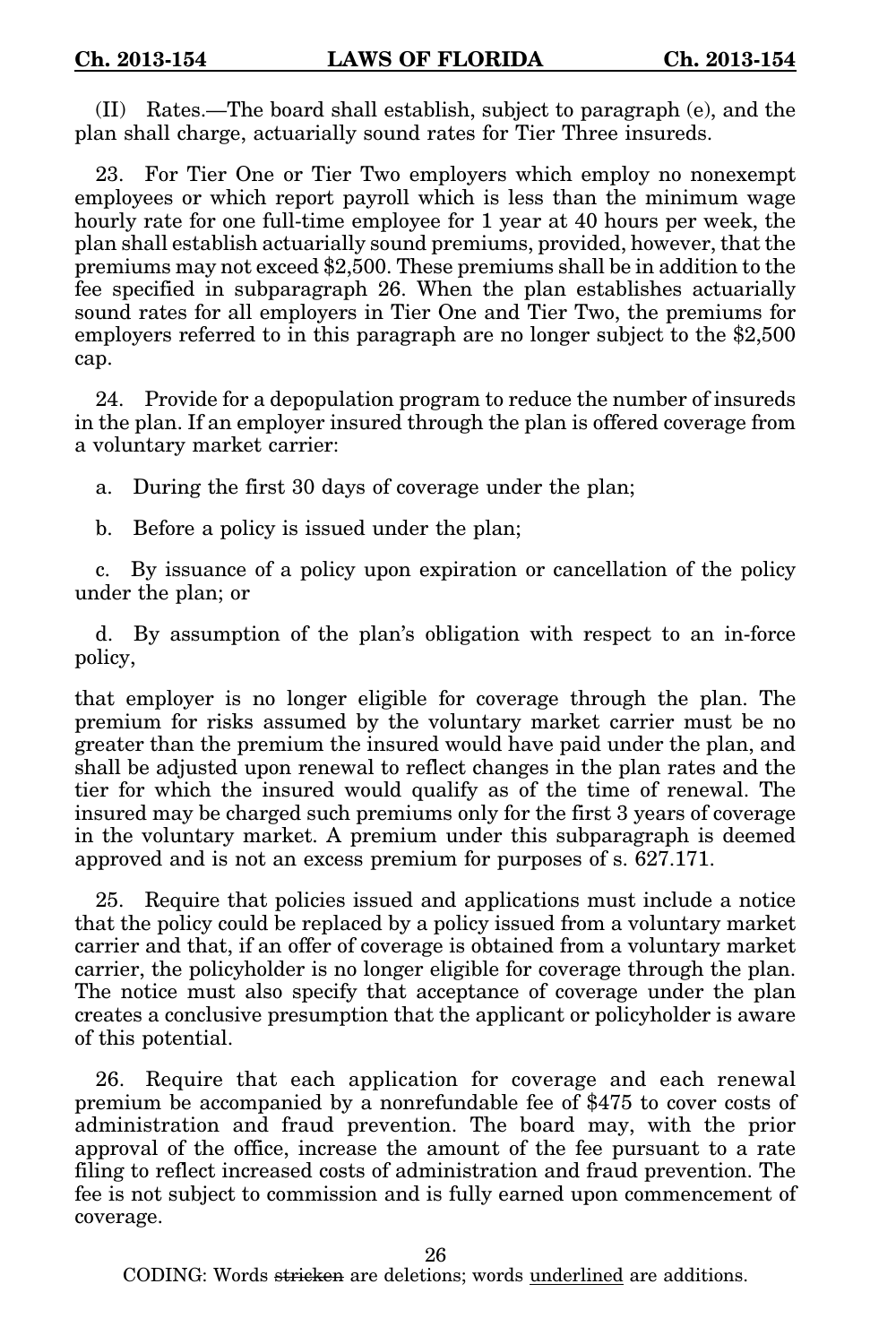Section 19. Paragraph (e) of subsection (6) of section 627.351, Florida Statutes, is amended to read:

627.351 Insurance risk apportionment plans.—

(6) CITIZENS PROPERTY INSURANCE CORPORATION.—

(e) Purchases that equal or exceed \$2,500, but are less than \$25,000, shall be made by receipt of written quotes, written record of telephone quotes, or informal bids, if whenever practical. The procurement of goods or services valued at or over  $$25,000$  is shall be subject to competitive solicitation, except in situations where the goods or services are provided by a sole source or are deemed an emergency purchase; the services are exempted from competitive solicitation requirements under s.  $287.057(3)(e)$  $287.057(3)(f)$ ; or the procurement of services is subject to s. 627.3513. Justification for the sole-sourcing or emergency procurement must be documented. Contracts for goods or services valued at or over \$100,000 are subject to approval by the board.

Section 20. Subsection (2) of section 765.5155, Florida Statutes, is amended to read:

765.5155 Donor registry; education program.—

(2) The agency and the department shall jointly contract for the operation of a donor registry and education program. The contractor shall be procured by competitive solicitation pursuant to chapter 287, notwithstanding an any exemption under in s.  $287.057(3)(e)$   $287.057(3)(f)$ . When awarding the contract, priority shall be given to existing nonprofit groups that are based within the state, have expertise working with procurement organizations, have expertise in conducting statewide organ and tissue donor public education campaigns, and represent the needs of the organ and tissue donation community in the state.

Section 21. Subsection (10) of section 893.055, Florida Statutes, is amended to read:

893.055 Prescription drug monitoring program.—

(10) All costs incurred by the department in administering the prescription drug monitoring program shall be funded through federal grants or private funding applied for or received by the state. The department may not commit funds for the monitoring program without ensuring funding is available. The prescription drug monitoring program and the implementation thereof are contingent upon receipt of the nonstate funding. The department and state government shall cooperate with the direct-support organization established pursuant to subsection (11) in seeking federal grant funds, other nonstate grant funds, gifts, donations, or other private moneys for the department if so long as the costs of doing so are not considered material. Nonmaterial costs for this purpose include, but are not limited to, the costs of mailing and personnel assigned to research or apply for a grant.

27